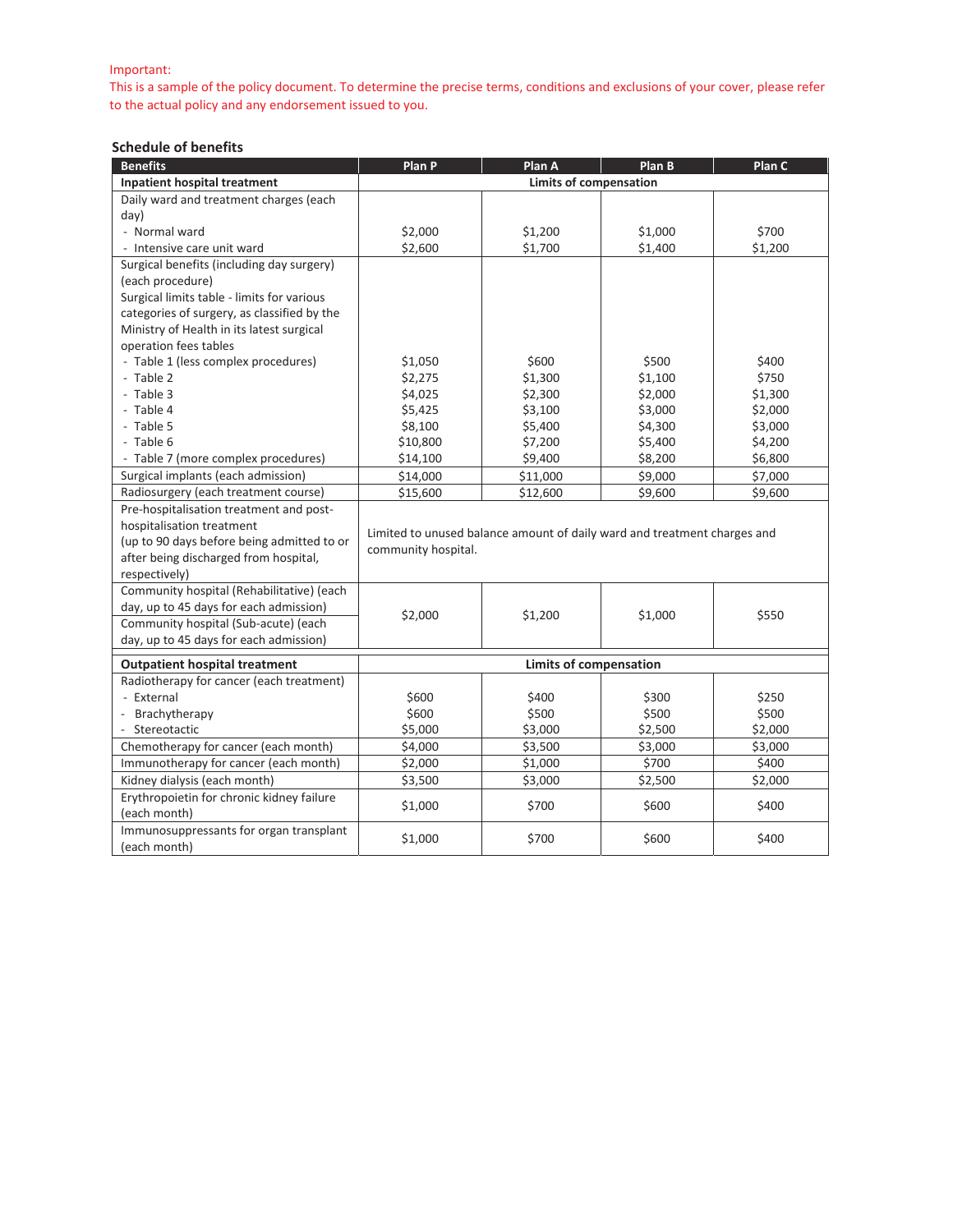| <b>Benefits</b>                                                                     | Plan P    | Plan A                            | Plan B    | Plan C      |
|-------------------------------------------------------------------------------------|-----------|-----------------------------------|-----------|-------------|
| <b>Special benefits</b>                                                             |           | <b>Limits on special benefits</b> |           |             |
| Congenital abnormalities benefit (each                                              |           |                                   |           |             |
| policy year)                                                                        | \$10,000  | \$7,500                           | \$5,000   | Not covered |
| (with 24 months' waiting period)                                                    |           |                                   |           |             |
| Pregnancy complications benefit (each                                               |           |                                   |           |             |
| policy year)                                                                        | \$7,000   | \$5,000                           | \$3,500   | Not covered |
| (with 10 months' waiting period)                                                    |           |                                   |           |             |
| Inpatient psychiatric treatment benefit                                             |           |                                   |           |             |
| (each policy year)                                                                  | \$7,000   | \$7,000                           | \$5,000   | \$5,000     |
| Prosthesis benefit (each policy year)                                               | \$10,000  | \$6,000                           | \$6,000   | \$3,000     |
| Final expenses benefit                                                              | \$5,000   | \$5,000                           | \$3,000   | \$1,500     |
|                                                                                     |           |                                   |           |             |
| Deductible for each policy year for an insured aged 80 years or below next birthday |           |                                   |           |             |
| Inpatient                                                                           |           |                                   |           |             |
| - Restructured hospital                                                             |           |                                   |           |             |
| - Ward class C                                                                      | \$1,500   | \$1,500                           | \$1,500   | \$1,500     |
| - Ward class B2 or B2+                                                              | \$2,000   | \$2,000                           | \$2,000   | \$2,000     |
| - Ward class B1                                                                     | \$2,500   | \$2,500                           | \$2,500   | \$2,000     |
| - Ward class A                                                                      | \$3,500   | \$3,500                           | \$2,500   | \$2,000     |
| Private hospital or private medical                                                 | \$3,500   | \$3,500                           | \$2,500   | \$2,000     |
| institution or emergency overseas                                                   |           |                                   |           |             |
| treatment                                                                           |           |                                   |           |             |
| Community hospital                                                                  |           |                                   |           |             |
| - Ward class C                                                                      | \$1,500   | \$1,500                           | \$1,500   | \$1,500     |
| Ward B2 or B2+                                                                      | \$2,000   | \$2,000                           | \$2,000   | \$2,000     |
| Ward class B1                                                                       | \$2,500   | \$2,500                           | \$2,500   | \$2,000     |
| - Ward class A                                                                      | \$3,500   | \$3,500                           | \$2,500   | \$2,000     |
| Day surgery or short-stay ward                                                      |           |                                   |           |             |
| Subsidised                                                                          | \$2,000   | \$2,000                           | \$2,000   | \$2,000     |
| Non-subsidised                                                                      | \$3,500   | \$3,500                           | \$2,500   | \$2,000     |
| Deductible for each policy year for an insured aged over 80 years at next birthday  |           |                                   |           |             |
| Inpatient                                                                           |           |                                   |           |             |
| - Restructured hospital                                                             |           |                                   |           |             |
| - Ward class C                                                                      | \$2,250   | \$2,250                           | \$2,250   | \$2,250     |
| Ward class B2 or B2+                                                                | \$3,000   | \$3,000                           | \$3,000   | \$3,000     |
| - Ward class B1                                                                     | \$3,750   | \$3,750                           | \$3,750   | \$3,000     |
| - Ward class A                                                                      | \$5,250   | \$5,250                           | \$3,750   | \$3,000     |
| - Private hospital or private medical                                               | \$5,250   | \$5,250                           | \$3,750   | \$3,000     |
| institution or emergency overseas                                                   |           |                                   |           |             |
| treatment                                                                           |           |                                   |           |             |
| Community hospital                                                                  |           |                                   |           |             |
| Ward class C                                                                        | \$2,250   | \$2,250                           | \$2,250   | \$2,250     |
| - Ward B2 or B2+                                                                    | \$3,000   | \$3,000                           | \$3,000   | \$3,000     |
| - Ward class B1                                                                     | \$3,750   | \$3,750                           | \$3,750   | \$3,000     |
| - Ward class A                                                                      | \$5,250   | \$5,250                           | \$3,750   | \$3,000     |
| Day surgery or short-stay ward                                                      |           |                                   |           |             |
| Subsidised                                                                          | \$3,000   | \$3,000                           | \$3,000   | \$3,000     |
| Non-subsidised<br>$\overline{\phantom{a}}$                                          | \$5,250   | \$5,250                           | \$3,750   | \$3,000     |
| Co-insurance                                                                        | 10%       | 10%                               | 10%       | 10%         |
| Limit in each policy year                                                           | \$300,000 | \$200,000                         | \$150,000 | \$100,000   |
| Limit in each lifetime                                                              | Unlimited | Unlimited                         | Unlimited | Unlimited   |
| Last entry age (age next birthday)                                                  | 75        | 75                                | 75        | 75          |
| Maximum coverage age                                                                | Lifetime  | Lifetime                          | Lifetime  | Lifetime    |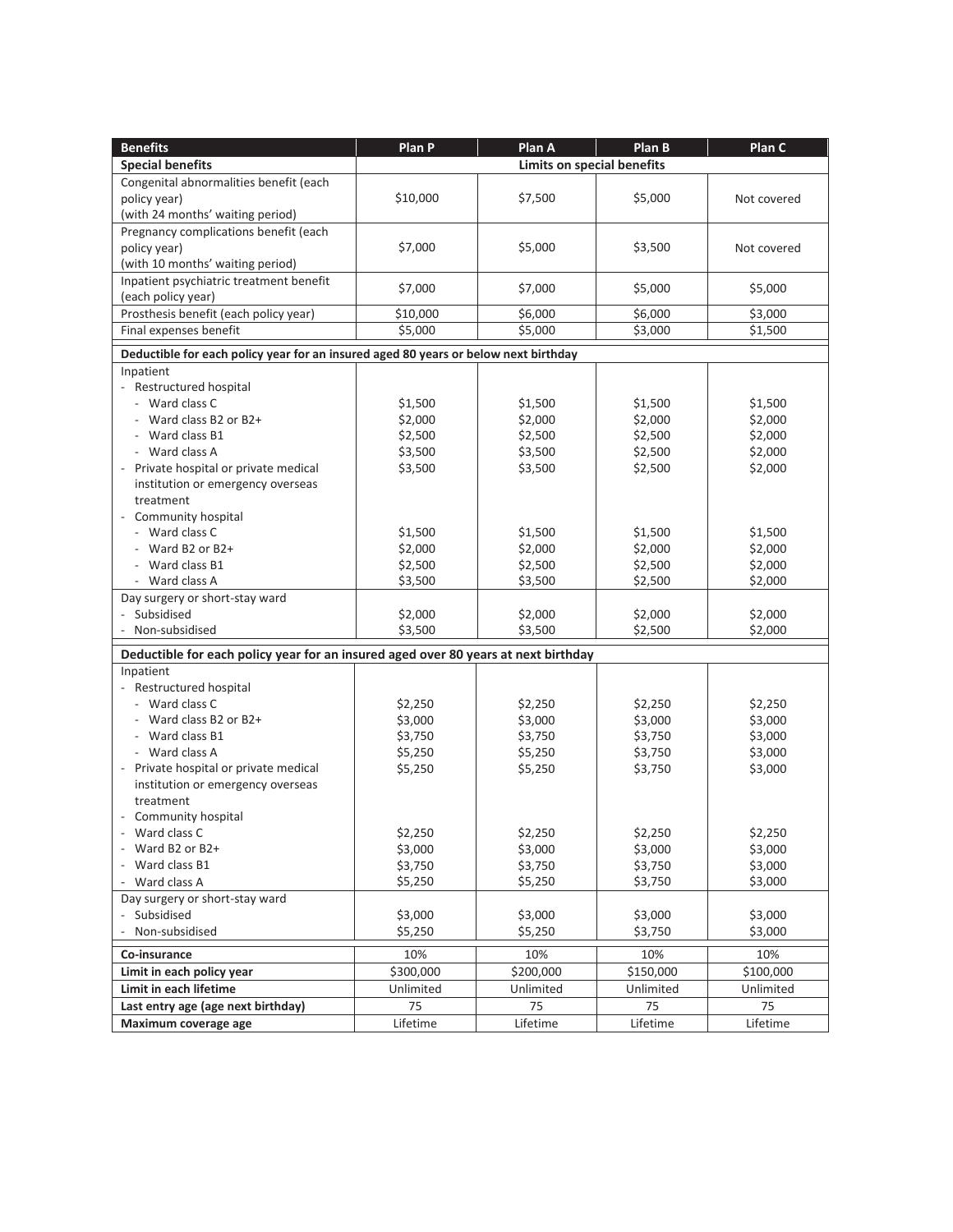

# **Conditions for IncomeShield**

# **Your policy**

This is **your** IncomeShield policy. It contains:

- these conditions;
- x the **policy certificate**;
- x the **schedule of benefits**; and
- the riders and endorsements (if this applies).

The full agreement between **us** and **you** is made up of these documents and:

- all statements to medical officers;
- x declarations and questionnaires relating to **your** and the **insured**'s lifestyle, occupational or medical condition which **you** or the **insured** provided to **us** for **our** underwriting purposes; and
- x written correspondence relating to **your policy** which **we** intend to be legally binding between **you** and **us**.

**We** refer to them all together as **'Your policy'**. Please examine them to make sure **you** have the protection **you** need. It is important that **you** read them together to avoid misunderstanding.

Words defined in the definitions section of these conditions have the meanings given to them in the definitions section and the same definitions apply if the defined words are used in any of the documents in **your policy** or any correspondence between **you** and **us**.

IncomeShield is a medical insurance plan which covers **you** for costs associated with **staying in hospital** and having surgery. If **your policy** is integrated with **MediShield Life**, it adds to the **MediShield Life** tier operated by the **CPF Board** and provides extra **benefits** to meet the needs of those who would like more cover and medical insurance protection. **You** will find details of what **we** will cover set out in **your policy**.

### **1 What your policy covers**

**Your policy** covers the following **benefits**.

The **benefits** only pay for **reasonable expenses** for **necessary medical treatment** for the **insured**. This treatment must be provided by a **hospital** or a licensed medical centre or clinic, all of which must be accredited by **MOH** to take part in the **MediShield Life** scheme.

All **benefits** are paid as a reimbursement for treatment received and paid by the **insured** due to illness or injury, and depend on the terms, conditions and limits set out in the **schedule of benefits** and **your policy**.

### **1.1 Inpatient hospital treatment**

The inpatient hospital treatment benefit pays for the types of costs set out below, and depends on the limits in the **schedule of benefits** under the heading 'Inpatient hospital treatment'. Except for pre-hospitalisation treatment and posthospitalisation treatment, these costs must be for treatment received by the **insured** while **staying in a hospital**.

If **you** do not use the maximum benefit each day for daily ward and treatment charges (normal ward), daily ward and treatment charges (intensive care unit (ICU) ward) and **staying in a community hospital**, **you** can use the rest to cover pre-hospitalisation treatment and posthospitalisation treatment. However, **you** cannot use it for outpatient hospital treatment.

If the **insured** is in **hospital** for only part of a day, **we** will halve the **limits of compensation** for the daily ward and treatment charges (normal ward) benefit and the daily ward and treatment charges (intensive care unit (ICU) ward) benefit for that part-day. Whether **we** class the **stay in hospital** as a full day or part of a day will depend on whether the **hospital** charges the room rate for a full day or for half a day, for the day in question.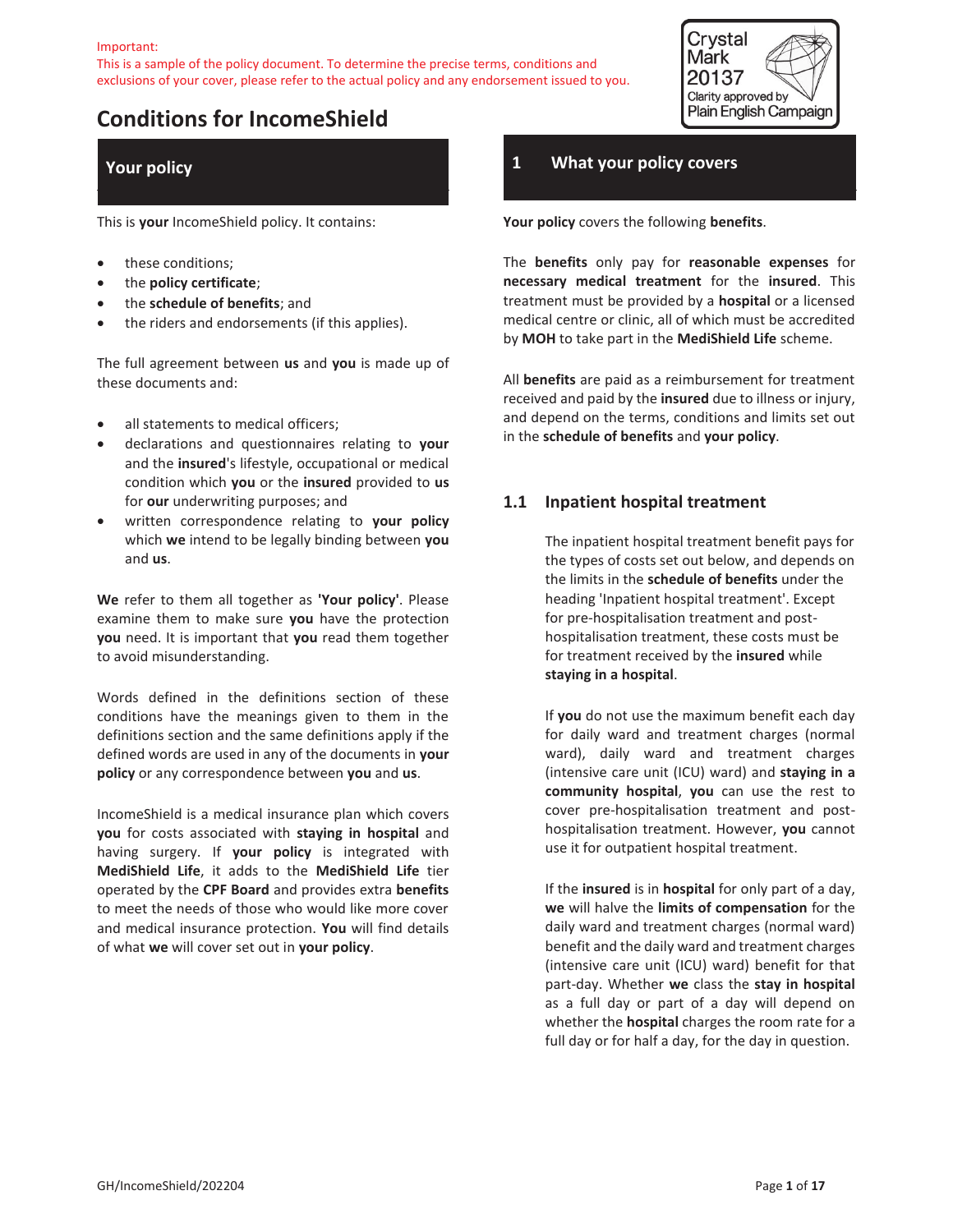Inpatient hospital treatment benefit is made up of the following sub-benefits.

#### **a Daily ward and treatment charges (normal ward)**

Ward charges the **insured** has to pay for each day in a **hospital** including:

- meals;
- prescriptions;
- medical consultations;
- miscellaneous medical charges;
- x **specialist** consultations;
- examinations;
- laboratory tests; and
- being admitted to a high-dependency ward.

If the **insured** is in a **short-stay ward**, **we** will pay for the ward charges. **We** do not cover prehospitalisation treatment which is given before and post-hospitalisation treatment which is given after the stay in a **short-stay ward**.

### **b Daily ward and treatment charges (intensive care unit (ICU) ward)**

**ICU** charges the **insured** has to pay for each day in an **ICU** including:

- meals;
- prescriptions;
- medical consultations;
- miscellaneous medical charges;
- x **specialist** consultations;
- examinations; and
- laboratory tests.

#### **c Surgical benefit**

Charges the **insured** has to pay for surgery (including day surgery) in a **hospital** by a surgeon including:

- surgeon's fees;
- fees and charges for anaesthesia and oxygen and for them to be administered; and
- using the **hospital**'s operating theatre and facilities.

Surgical benefit depends on the **surgical limits table**.

Any surgery not listed in **MOH**'s surgical operation fees table 1 to 7 as at the date of the surgery is not covered.

#### **d Surgical implants**

Charges the **insured** has to pay for implants in their body during surgery. These implants must stay in the **insured**'s body after the surgery. The charges for the following approved medical items are also covered.

- x Intravascular electrodes used for electrophysiological procedures
- Percutaneous transluminal coronary angioplasty (PTCA) balloons
- Intra-aortic balloons (or balloon catheters)

### **e Radiosurgery**

Covers radiosurgery carried out on the **insured**.

#### **f Pre-hospitalisation treatment**

The cost of medical treatment received by the **insured** in the **policy year** for up to 90 days before the date they went into **hospital**.

Pre-hospitalisation treatment includes **specialist** outpatient medical services and consultations, diagnostic and laboratory services, examinations and investigations ordered by a **registered medical practitioner**.

Pre-hospitalisation treatment must lead to the **insured** being admitted to a **hospital** for the same illness or injury for which they received medical treatment before their **stay in hospital**.

**We** do not cover pre-hospitalisation treatment which is given before inpatient psychiatric treatment benefit, **accident inpatient dental treatment**, emergency overseas treatment or stay in a **short-stay ward**.

#### **g Post-hospitalisation treatment**

Cost of medical treatment received by the **insured** in the **policy year** for 90 days after the date they leave **hospital**.

Post-hospitalisation treatment includes **specialist** outpatient medical services and consultations, diagnostic and laboratory services, examinations and investigations ordered by a **registered medical practitioner**.

Post-hospitalisation treatment must: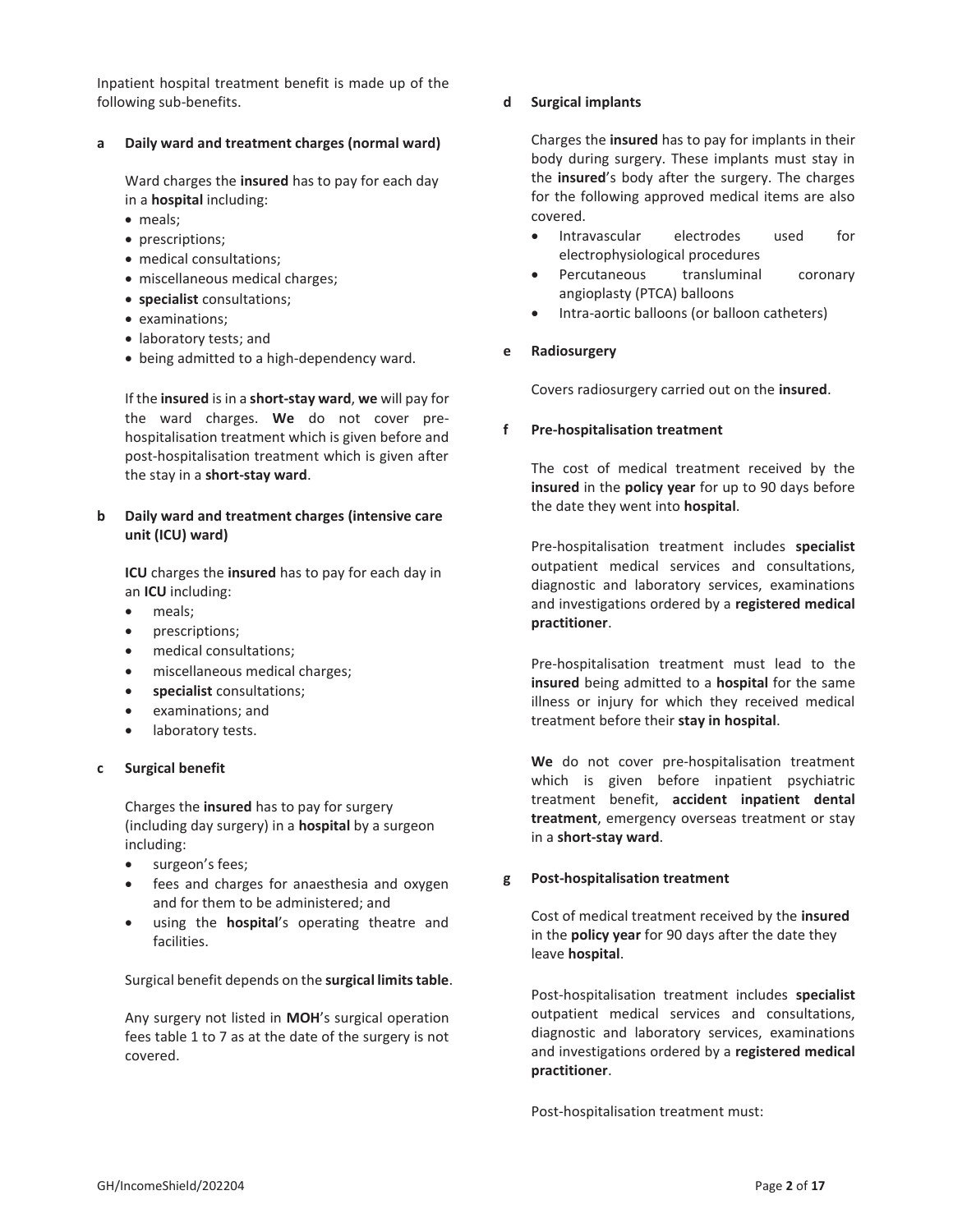- have resulted directly from the condition for which the **stay in hospital** was needed; and
- be recommended by the **registered medical practitioner** who treated the **insured** during the period they were in **hospital**.

**We** do not cover post-hospitalisation treatment which is given after inpatient psychiatric treatment benefit, **accident inpatient dental treatment**, emergency overseas treatment or stay in a **shortstay ward**.

**h Staying in a community hospital (for rehabilitative care or sub-acute care)**

Charges the **insured** has to pay while **staying in a community hospital**, but only up to 45 days for each stay in the **community hospital**.

To claim the inpatient hospital treatment benefit for a stay in a **community hospital**, the following conditions must all be met.

- The **insured** must have first had inpatient hospital treatment in a **restructured hospital** or **private hospital**.
- After the **insured** is discharged from the **restructured hospital** or **private hospital**, they must be immediately admitted to a **community hospital** for a continuous period of time.
- x The attending **registered medical practitioner** in the **restructured hospital** or **private hospital** must have recommended in writing that the **insured** needs to be admitted to a **community hospital** for **necessary medical treatment**.
- The treatment must arise from the same injury, illness or disease that resulted in the inpatient hospital treatment.

# **1.2 Outpatient hospital treatment**

The outpatient hospital treatment benefit pays for medical treatment of the **insured** set out below and depends on the limits in the **schedule of benefits** under the heading 'Outpatient hospital treatment'.

This benefit covers the following main outpatient hospital treatments received by the **insured** from a **hospital** or a licensed medical centre or clinic.

**a** Radiotherapy for cancer – external radiotherapy, brachytherapy and stereotactic radiotherapy.

- **b** Chemotherapy for cancer.
- **c** Immunotherapy for cancer.
- **d** Outpatient kidney dialysis.
- **e** Approved immunosuppressant drugs, including cyclosporin and tacrolimus for organ transplant, and other drugs approved under **MediShield Life**.
- **f** Erythropoietin and other drugs approved under **MediShield Life** for chronic kidney failure.

Clauses a, b, c, d, e and f above include consultation fees, medicines, examinations and tests that are directly ordered by the **registered medical practitioner. We** will pay these claims if the treatment is provided within 30 days (before and after) of the main outpatient hospital treatment, and the same **limits of compensation**  will apply.

# **1.3 Special benefits**

**We** limit **benefits we** will pay in relation to certain specified medical conditions or in certain circumstances (which **we** call special benefits). The **limits on special benefits** are set out in the **schedule of benefits** under the heading 'Special benefits'. These special benefits are shown below.

### **a Congenital abnormalities benefit**

This benefit pays for inpatient hospital treatment for birth defects including hereditary conditions and congenital sickness or abnormalities.

These birth defects must either:

- x be first diagnosed by a **registered medical practitioner**; or
- have symptoms which first appeared after 24 months from:
	- 1 September 2008, which is the date on which this congenital abnormalities benefit first became effective;
	- the **start date**; or
	- the last **reinstatement date** (if any); whichever is later.

### **b Pregnancy complications benefit**

Pregnancy complications benefit pays for inpatient hospital treatment for the following complications in pregnancy.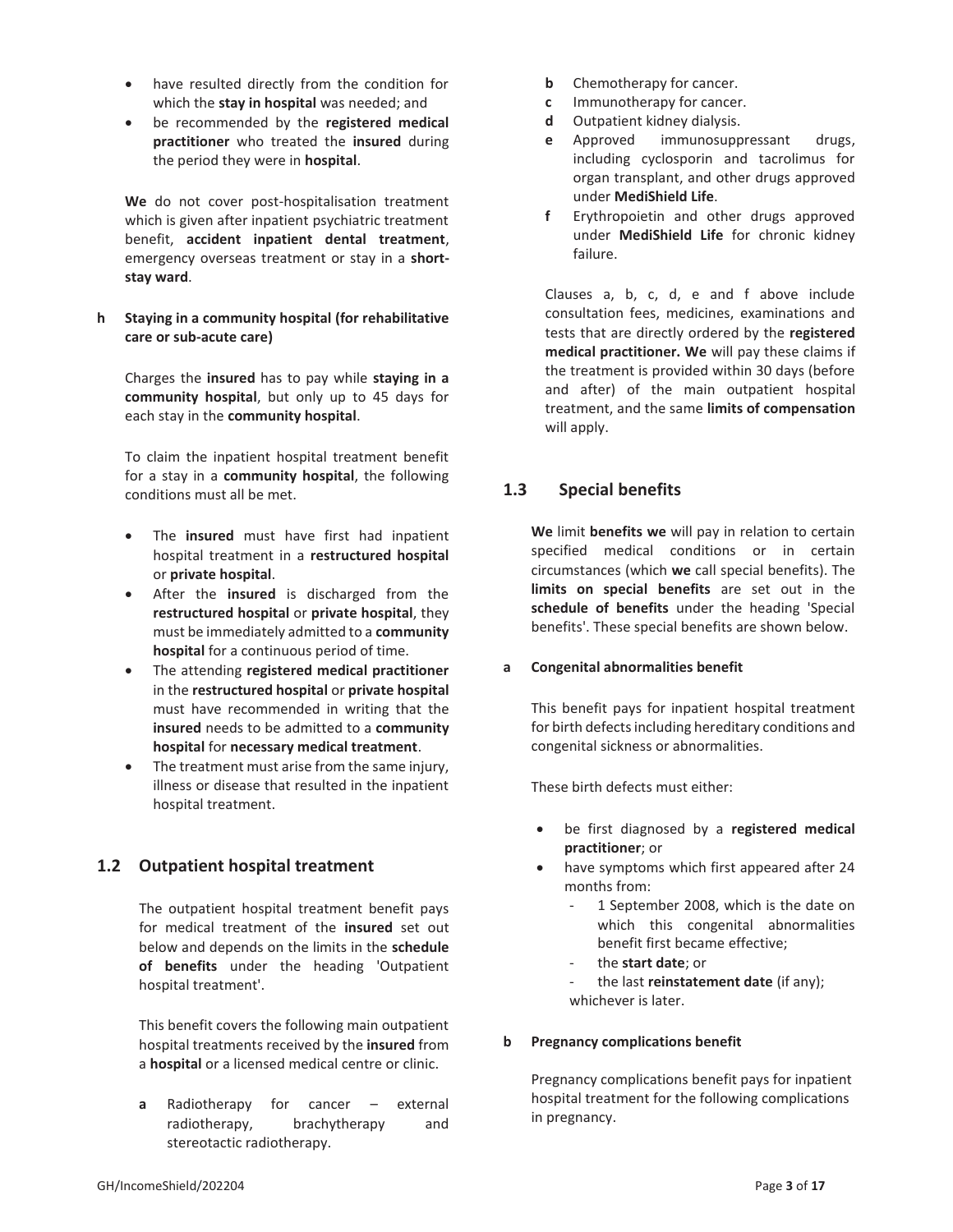- Ectopic pregnancy  $-$  the condition in which a fertilised ovum implants outside the womb. The ectopic pregnancy must have been terminated by laparotomy, laparoscopic surgery or ultrasound-guided methotrexate injection.
- Pre-eclampsia or eclampsia.
- Disseminated intravascular coagulation (DIC).
- x Miscarriage when the fetus of the **insured** dies as a result of a sudden unexpected and involuntary event which must not be due to a voluntary or malicious act.
- Ending a pregnancy if an obstetrician considers it necessary to save the life of the **insured**.

Pregnancy complications must have been first diagnosed by an obstetrician after 10 months from:

- 1 September 2008, which is the date on which this pregnancy complications benefit first became effective;
- **•** the **start date**; or
- x the last **reinstatement date** (if any); whichever is later.

Under this pregnancy complications benefit, **we** do not cover delivery charges except in the event of pre-eclampsia or eclampsia.

#### **c Inpatient psychiatric treatment benefit**

Inpatient psychiatric treatment benefit pays for psychiatric treatment provided to the **insured** while in **hospital** by a **registered medical practitioner** qualified to provide that psychiatric treatment.

**We** do not cover pre-hospitalisation treatment which is given before and post-hospitalisation treatment which is given after inpatient psychiatric treatment.

### **d Prosthesis benefit**

The prosthesis benefit pays for buying any **prosthesis** for the **insured** to use. This applies if the following conditions are met.

- x The **insured** needs the **prosthesis** because they have lost a limb or eye resulting from an injury or illness that the **insured** has to stay in a **hospital** for.
- x The **prosthesis** is ordered by a **registered medical practitioner**.
- The **prosthesis** must be bought within 180 days after the date the **insured** leaves **hospital**.
- x When **we** work out if the limit for this benefit (set out in the **schedule of benefits**) has been used up for the **policy year** that the **insured** is admitted to **hospital** for the injury or illness that results in them losing a limb or eye, **we** will take account of any amount already paid under this benefit.
- x **We** will only pay for one **prosthesis** for each limb or eye. However, if the **insured** has to buy a **prosthesis** again for the same limb or eye resulting from another injury or illness that the **insured** has to **stay in hospital** for again, **we** will pay for the **prosthesis**.

To avoid doubt, **we** will not pay for replacing, repairing or maintaining the **prosthesis**.

### **e Final expenses benefit**

**We** will waive (not enforce) the **co-insurance** and **deductible** due for a claim for the inpatient hospital treatment, pre-hospitalisation treatment and posthospitalisation treatment if the **insured** dies:

- x while in **hospital**; or
- x within 30 days of leaving **hospital**.

However, if the **insured** dies within 30 days of leaving the **hospital**, **we** will also waive the **coinsurance** due for a claim of outpatient hospital treatment if the treatment was received by the **insured** within 30 days of leaving **hospital**.

Both the death and the claim for inpatient hospital treatment, pre-hospitalisation treatment, posthospitalisation treatment, or outpatient hospital treatment must be related to the injury or illness for which the **stay in the hospital** was necessary.

The waiver of **co-insurance** and **deductible** will be up to the limit of compensation set out in the **schedule of benefits**.

# **1.4 Emergency overseas treatment**

Emergency overseas treatment benefit pays for inpatient hospital treatment resulting from an **emergency** while overseas.

We do not cover emergency overseas treatment if the **insured** is a foreigner who does not have an **eligible valid pass** at the time of the treatment.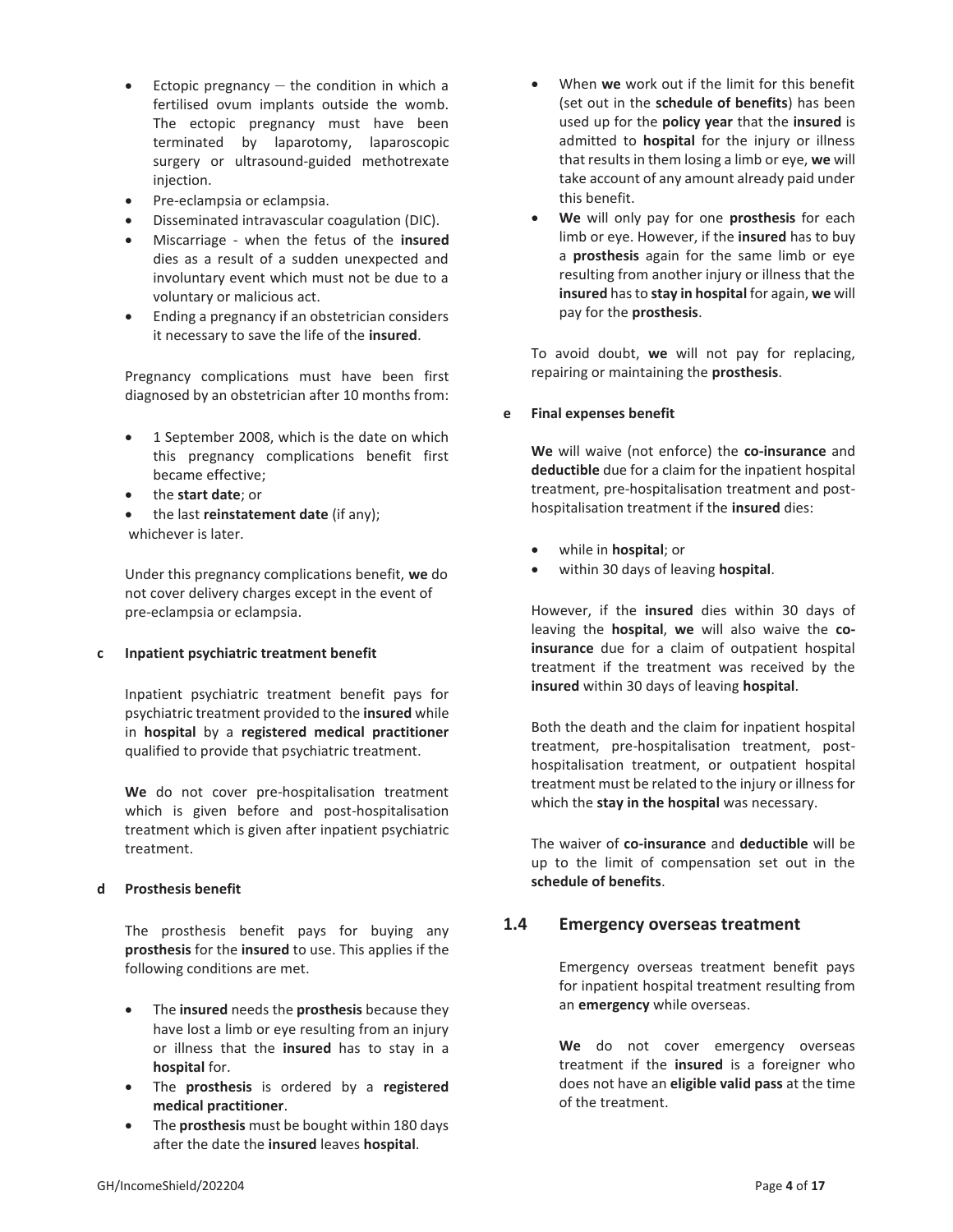**We** do not cover pre-hospitalisation treatment which is given before and post-hospitalisation treatment which is given after emergency overseas treatment.

**We** will convert bills for this treatment which are shown in a foreign currency to Singapore currency at the exchange rate **we** decide to use on the date the **insured** leaves **hospital**.

# **2 Our responsibilities to you**

**We** are only responsible to **you** for the cover and period shown in **your policy certificate** or **renewal certificate** (as the case may be). The policy is governed by the terms, conditions and limits of the **schedule of benefits** and **your policy**.

### **2.1 Claims**

Depending on the terms, conditions and limits in the **schedule of benefits** and **your policy**, **we** use the following limits in the following order on the **benefits** covered (if it applies).

- **a Citizenship factor**
- **b** The **limits of compensation**
- **c** The **deductible**
- **d Co-insurance**
- **e** The **limits on special benefits**
- **f** The **limit in each policy year**.

As long as **you** have paid the **premium** or any amount **you** owe **us** under **your policy**, **we** will pay **you** the **benefits**.

All claims (except pre-hospitalisation treatment and post-hospitalisation treatment) must be made and sent to **us** through the system set up by **MOH** (electronic filing) and according to the **act** and **regulations** within 90 days from the date of billing or the date the **insured** leaves **hospital**, whichever is later. Claims for pre-hospitalisation treatment and post-hospitalisation treatment must be sent to **us** within 120 days from the date the **insured** leaves **hospital**. **You** must give **us** any other documents, authorisations or information **we** need for assessing the claim. **You** must also pay any costs involved.

For claims which are not eligible for electronic filing (for example, claims under plans which are not integrated with **MediShield Life** or claims for pre-hospitalisation treatment, posthospitalisation treatment or emergency overseas treatment), **you** must send the claim to **us** by post or by hand. For claims which are electronically filed to **us**, **we** will pay the **hospital** direct. Otherwise, **we** will pay **you**.

**You**, or if **you** die **your** legal representative, must give **us** all documents, authorisations or information **we** need to assess the claim. **You** must also pay any costs involved in doing so. If **you**, **your** legal representative or the **insured** fails to co-operate with **us** in dealing with the claim, the assessment of the claim may be delayed or **we** can reject the claim.

**We** will pay claims according to **your policy** or **MediShield Life**, whichever is higher.

If **your plan** is not integrated with **MediShield Life**, **your plan** does not cover the **MediShield Life** tier operated by the **CPF Board**. **We** will pay claims according to **your policy**.

If **your** claim includes expenses that are not reasonable, **we** will pay only the amount of **your** claim that **we** believe is **reasonable expenses**. **We** can reduce **your** claim to reflect what would have been reasonable, based on the professional opinion of **our registered medical practitioner** or the **insured**'s entitlement to **benefits** under **your policy**. If there is a difference in opinion between **our registered medical practitioner** and **your registered medical practitioner**, the matter will be referred to an independent person for adjudication under clause 4.14 of these conditions.

### **2.2 Deductible and co-insurance**

**You** must pay the **deductible** and **co-insurance** before **we** pay any benefit. **We** will apply the **deductible** followed by the **co-insurance**.

For each period of 12 months or less that the **insured stays in hospital**, **you** must pay the deductible for one **policy year** (even if the **stay in a hospital** runs into the next **policy year**). If the stay is for a continuous period of more than 12 months but less than 24 months, **you** must also pay the **deductible** for the next **policy year**. And,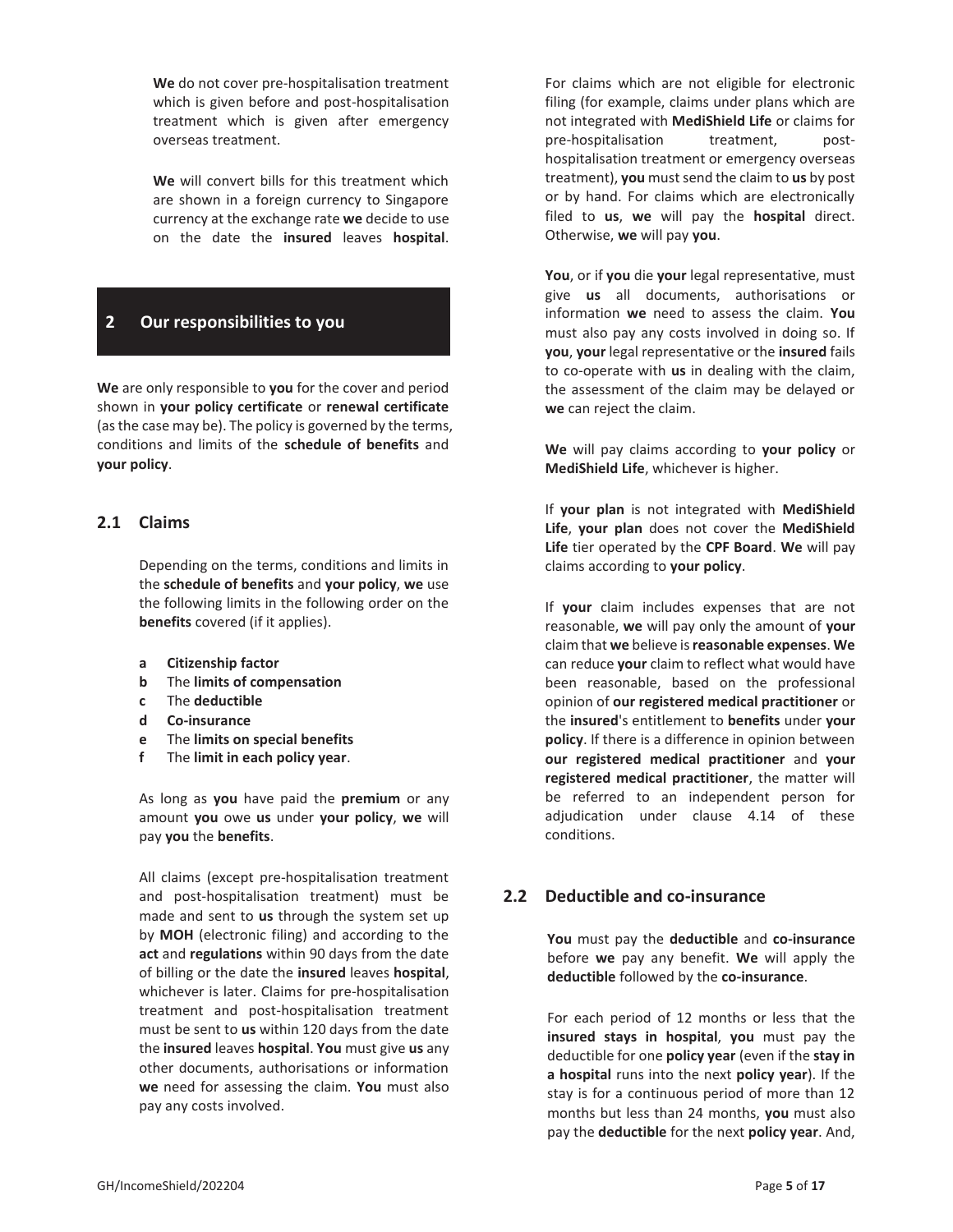for each further period of 12 months or less that the **stay in hospital** extends, **you** must pay a further **deductible** for one extra **policy year**.

# **2.3 Limits of compensation, limits on special benefits and limit in each policy year**

If it applies, **you** must pay any amount over the **limits of compensation**, **limits on special benefits** or the **limit in each policy year**.

For each **stay in a hospital** of 12 months or less, **we** will apply the **limits on special benefits** and **limit in each policy year** for one **policy year** (even if the **stay in a hospital** runs into the next **policy year**). If the **stay in a hospital** is for a continuous period of more than 12 months but less than 24 months, the **limits on special benefits** and **limit in each policy year** for two **policy year**s will apply. And, for each further period of 12 months or less that **the stay in a hospital** extends for, the **limits on special benefits** and **limit in each policy year** for one extra **policy year** will apply.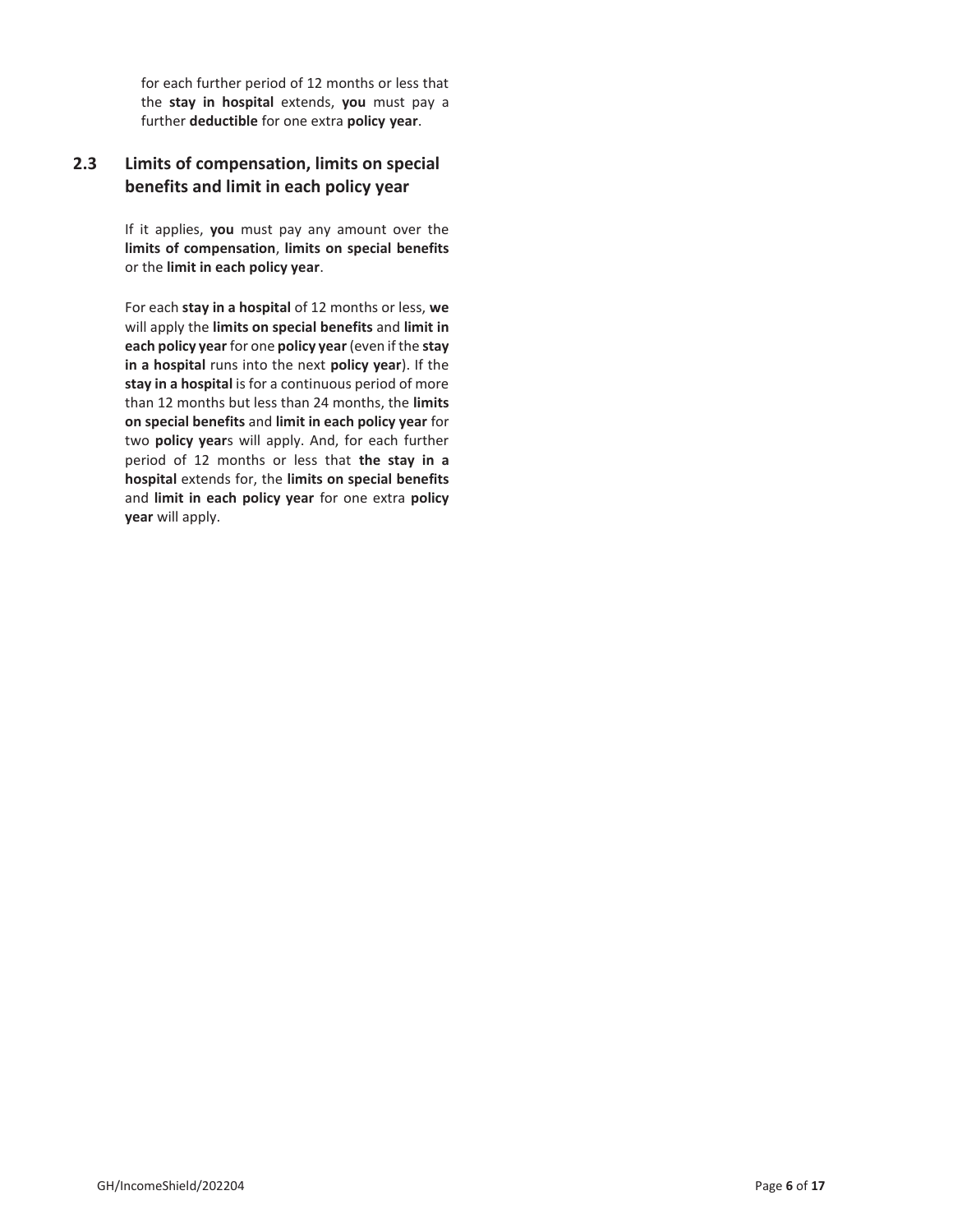# **How we apply the deductible, limits on special benefits and limit in each policy year**  (Figures are for illustration purposes only.)

# **Example 1**

 will renew from 1 January to 31 December in year X+1. If the **insured**'s **stay in hospital** is from 28 December in year If **your policy** began on 1 January in year X, the **policy year** will run from 1 January to 31 December in year X and X to 1 January in year X+1 (runs into the next **policy year** but for a continuous period of less than 12 months), **we** will work out the claim as follows for an **insured** covered under Plan B staying in a **private hospital**.

| <b>Expenses</b>                                                                                                                        | Limits of compensation             | <b>Bill</b> | <b>Amount</b><br>you can claim |
|----------------------------------------------------------------------------------------------------------------------------------------|------------------------------------|-------------|--------------------------------|
| Daily ward and treatment charges (normal ward)<br>$(5 \text{ days})$                                                                   | \$5,000<br>(51,000 a day x 5 days) | \$3,000     | \$3,000                        |
| Surgical benefit (table 7)                                                                                                             | \$8,200                            | \$10,000    | \$8,200                        |
| Total                                                                                                                                  |                                    | \$13,000    | \$11,200                       |
| Less deductible                                                                                                                        |                                    |             | \$2,500                        |
| Less co-insurance: 10% x (\$11,200 - \$2,500)                                                                                          |                                    |             | \$<br>870                      |
| IncomeShield (including MediShield Life) pays<br>(this depends on the limits on special benefits<br>and the limit in each policy year) |                                    |             | \$7,830                        |
| Insured pays                                                                                                                           |                                    |             | \$5,170                        |

### **Example 2**

If **your policy** began on 1 January in year X, the **policy year** will run from 1 January to 31 December in year X and will renew from 1 January to 31 December in year X+1. If the **insured**'s **stay in hospital** is from 28 December in year X to 29 December in year X+1 (runs into the next **policy year** and for a continuous period of more than 12 months but less than 24 months), **we** will work out the claim as follows for an **insured** covered under Plan B staying in a **private hospital**.

| <b>Expenses</b>                                                                                                                                                         | Limits of<br>compensation             | <b>Bill</b> | <b>Amount</b><br>you can claim |
|-------------------------------------------------------------------------------------------------------------------------------------------------------------------------|---------------------------------------|-------------|--------------------------------|
| Daily ward and treatment charges (normal ward)<br>$(367 \text{ days})$                                                                                                  | \$367,000<br>(\$1,000/day x 367 days) | \$220,200   | \$220,200                      |
| Surgical benefit (table 7)                                                                                                                                              | 8,200<br>Ś.                           | \$10,000    | Ś.<br>8,200                    |
| Total                                                                                                                                                                   |                                       | \$230,200   | \$228,400                      |
| Less deductible: $(52,500 \times 2 \text{ years})$                                                                                                                      |                                       |             | Ś<br>5,000                     |
| Less co-insurance: $10\% \times (5228,400 - 55,000)$                                                                                                                    |                                       |             | 22,340<br>Ś.                   |
| Income Shield (including <b>Medishield Life</b> ) pays<br>(depending on two times the <b>limits on special</b><br>benefits and two times the limit in each policy year) |                                       |             | \$201,060                      |
| <b>Insured</b> pays                                                                                                                                                     |                                       |             | \$29,140                       |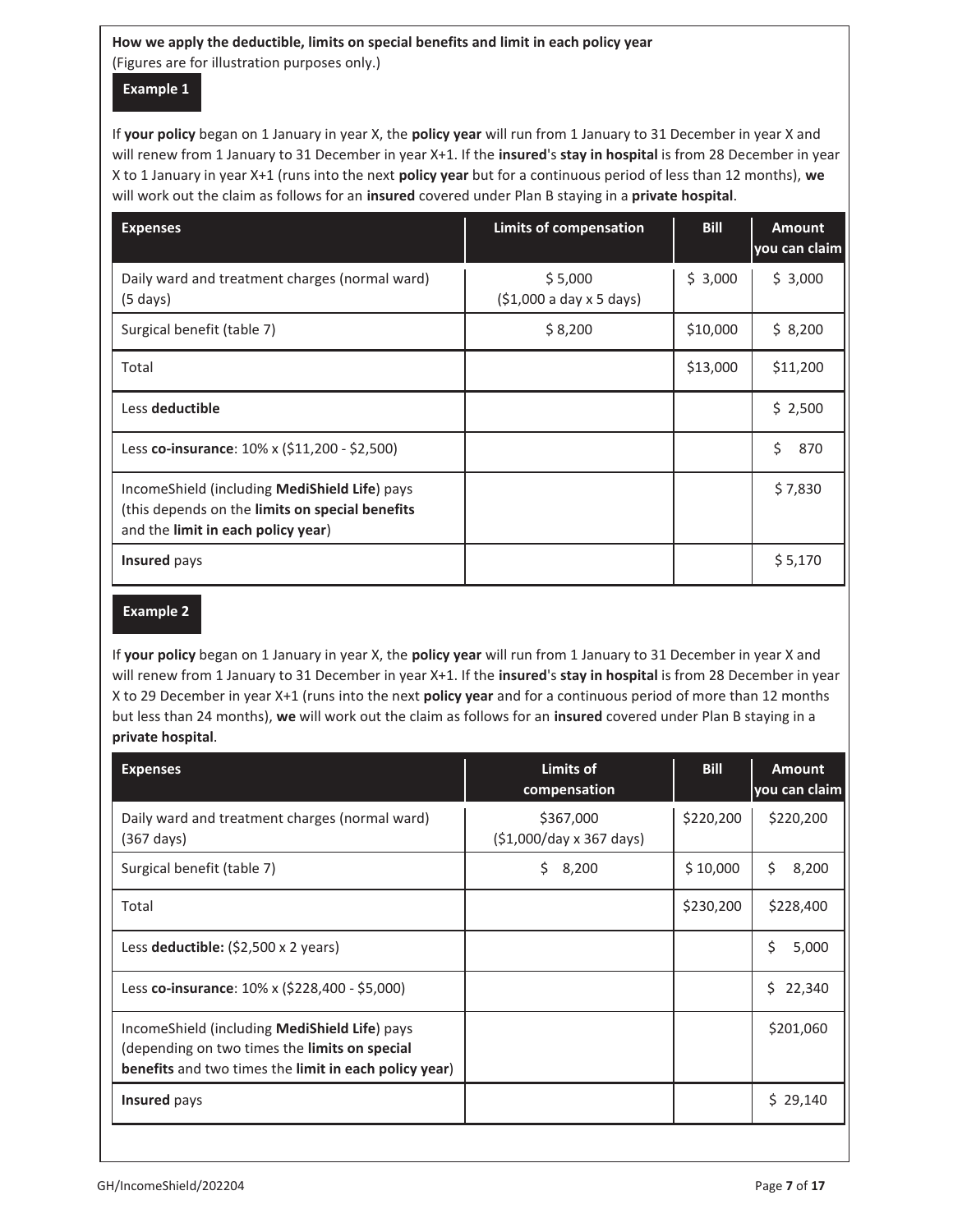### **2.4 Citizenship factor**

If the **insured** is not a Singapore citizen or Singapore permanent resident (is a foreigner) but is covered under the **plan** for a Singapore Citizen, **we** will reduce the amount of each benefit **we** will pay to the percentages (**citizenship factors**) in the following table.

| Plan type                | Plan B | Plan C |
|--------------------------|--------|--------|
| Percentage<br>of benefit | 80%    | 28%    |
| we will pay              |        |        |

The **citizenship factor** applies to any claim under **your policy**.

**You** must tell **us** about the citizenship status or any change to the citizenship status of the **insured**.

If **you** do not want **us** to apply any **citizenship factor** to **your** claim, **you** must apply to upgrade to the IncomeShield Standard Plan or Enhanced IncomeShield Plan that corresponds with the **insured**'s citizenship or residency status.

**We** will not apply a **citizenship factor** for an **insured** who is covered under IncomeShield Plan P or Plan A.

# **3 Your responsibilities**

### **3.1 Premium**

**Your policy certificate** or the **renewal certificate** (as the case may be) shows the **premium** which **you** have to pay to **us** to receive the **benefits**. **You** must pay the **premium** every year.

**We** give **you** 60 days' grace from the **renewal date** to pay the **premium** for **your policy**. During this **period of grace**, **your policy** will stay in force. **You** must first pay any **premium** or other amounts **you** owe **us** before **we** pay any claim under **your policy**.

If **you** still have not paid the **premium** after the **period of grace**, **your policy** will be cancelled. This cancellation will apply from the **renewal date**.

**You** are responsible for making sure that **your premium** is paid up to date.

**We** may take **your premium** from **your** Medisave account according to the **act** and **regulations**.

**You** will need to pay the **premium**, or any part of it, by cash if:

- **a** the **premium you** owe is more than the maximum withdrawal limit set by the **CPF Board**;
- **b** there are not enough funds in **your** Medisave account to pay the **premium** due; or
- **c** the **premium**, or part of it, is not taken from **your** Medisave account for any reason.

# **3.2 Refunding your premium when the policy ends**

When **your policy** ends, **we** will refund the unused part of the **premium** (based on **our** scale of refund as shown below):

- **a** to **your** Medisave account (if **your premium** was paid using deductions from **your** Medisave account); or
- **b** in cash (if **your premium** was paid in cash).

| How we use our scale of refund<br>(Figures are for illustration purposes only.)                                                                                 |                                          |  |  |
|-----------------------------------------------------------------------------------------------------------------------------------------------------------------|------------------------------------------|--|--|
| <b>Example</b>                                                                                                                                                  |                                          |  |  |
| <b>Policy year</b>                                                                                                                                              | 1 January to<br>31 December<br>in year X |  |  |
| IncomeShield<br>yearly <b>premium</b>                                                                                                                           | : \$100                                  |  |  |
| : \$50<br>MediShield Life yearly premium<br>(for the relevant age next birthday)                                                                                |                                          |  |  |
| If the policy ends on 30 November in year X, the number<br>of days unused left for the <b>policy year</b> will be 31 days.                                      |                                          |  |  |
| If the policy is integrated with <b>MediShield Life</b> , the<br>refund amount will be:                                                                         |                                          |  |  |
| 31 days<br>X<br>365 days                                                                                                                                        | $(5100-550) = 54.25$                     |  |  |
| If the policy is not integrated with <b>MediShield Life</b> , or if<br>the policy ends because you have switched insurer or<br>died, the refund amount will be: |                                          |  |  |
| 31 days<br>\$100<br>x<br>365 days                                                                                                                               | \$8.49                                   |  |  |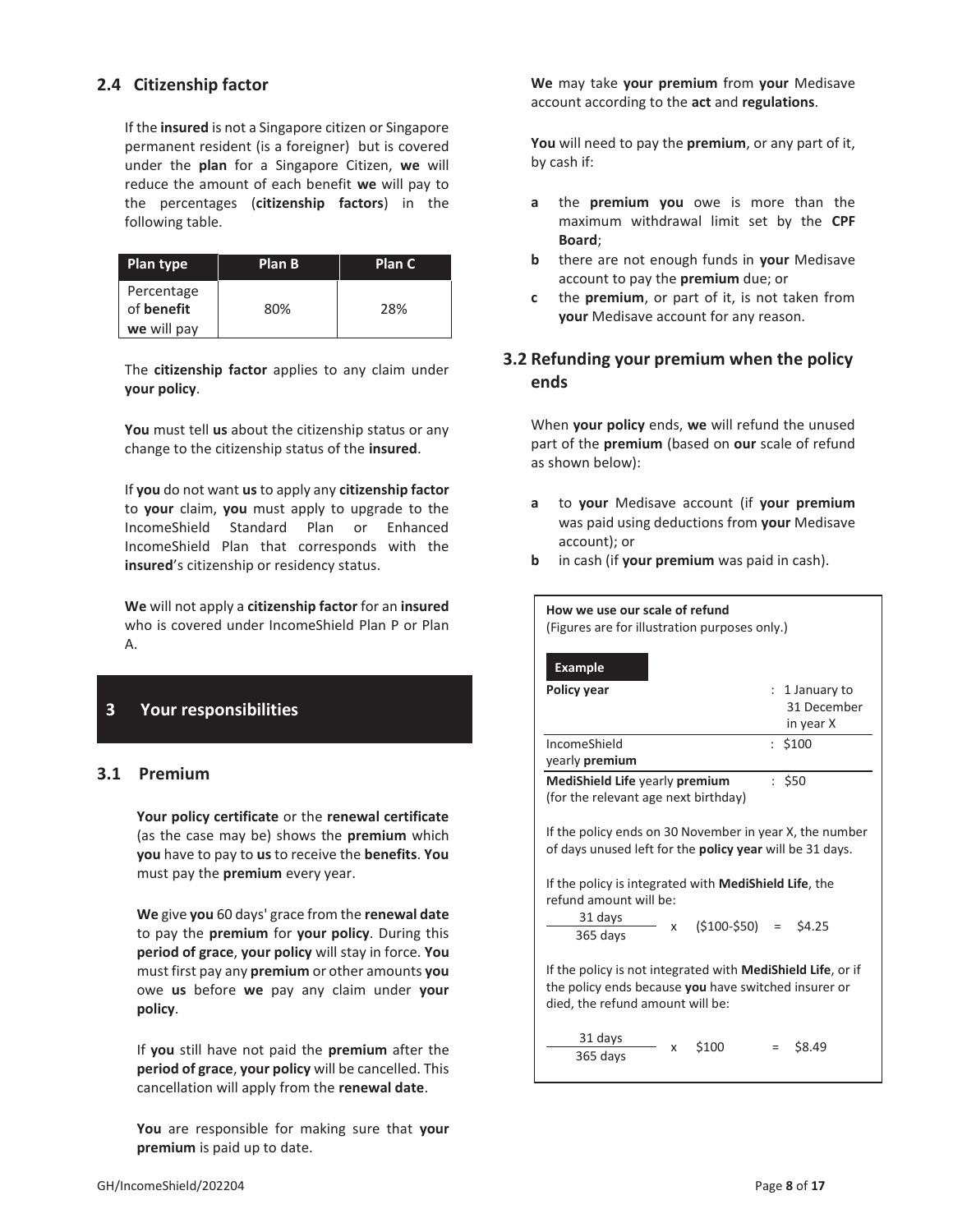If **you** had paid the **premium** partly by CPF and partly by cash, **we** will refund the **premium** as a percentage to the amount of the **premium** paid by CPF or cash.

#### **Example**

If **you** pay 70% of **your premium** from **your** Medisave account and the other 30% in cash, the refund of unused **premium** will be in the same percentage – meaning 70% returned to **your** Medisave account and 30% paid in cash to **you**.

### **3.3 Change in premium**

The **premium** that **you** pay for this policy can change from time to time. If **we** change the **premium** for **your policy**, **we** will write to **you** at **your** last known address, at least 30 days before the change is to take place, to tell **you** what **your** new **premium** is. **We** will change the **premium** for **your policy** only if the change applies to all policies within the same class.

### **4 What you need to be aware of**

### **4.1 Other insurance**

**We** do not pay for claims if the medical expenses have been paid by other medical insurance or **you** or the **insured** have received a reimbursement from any other source.

If **you** or the **insured** have other medical insurance, including medical benefits under any employment contract, which allows **you** or them to claim a refund for medical expenses, **you** or the **insured** must first claim from these policies before making any claim under **your policy**. **Our** obligations to pay under **your policy** will only arise after **you** have fully claimed under these policies.

If **we** have paid any benefit to **you** first before a claim is made under the other medical insurance policies or employee benefits, the other medical insurers or employer will have to refund **us** their share. **You** must give **us** all information and evidence **we** need to help **us** get back any other medical insurer's share of

the claim **we** have paid. For every claim, the total reimbursement **we** will make will not be more than the actual expenses paid.

### **4.2 Declaring the insured's age**

The **premium** is based on the age of the **insured** on his or her next birthday. If the age or date of birth of the **insured** is shown wrongly in the **application form**, **we** will adjust the **premium you** must pay. **We** will refund any extra **premium** paid or ask for any shortfall in **premium you** need to pay.

#### **4.3 Guaranteed renewal**

**We** will renew **your policy** automatically every year. **We** guarantee to do this for life as long as:

- **a** the **premium** is paid at the current rate which applies; and
- **b** the cover for the **insured** under **your policy** has not been ended.

### **4.4 Cancelling the policy**

**You** may cancel **your policy** by giving **us** at least 30 days' notice in writing. **We** will tell **you** the date it will end.

### **4.5 Not enforcing a condition**

If **we** do not enforce any of the conditions of **your policy** at any time, it does not mean **we** cannot enforce it in the future.

### **4.6 Ending the policy**

All **benefits** will end when one of the following events happens, and **we** will not be legally responsible for any further payment under **your policy**.

- **a You** cancel **your policy** under clause 4.4.
- **b We** do not receive **your premium** after the **period of grace**.
- **c** The **insured** dies.
- **d You** fail or refuse to pay or refund any amount **you** owe **us**.
- **e** Fraud as shown in clause 4.12 is identified.
- **f** Relevant information as shown in clause 4.11 is not revealed or is misrepresented.
- **g You** take out another Medisave-approved Integrated Shield Plan covering the **insured**.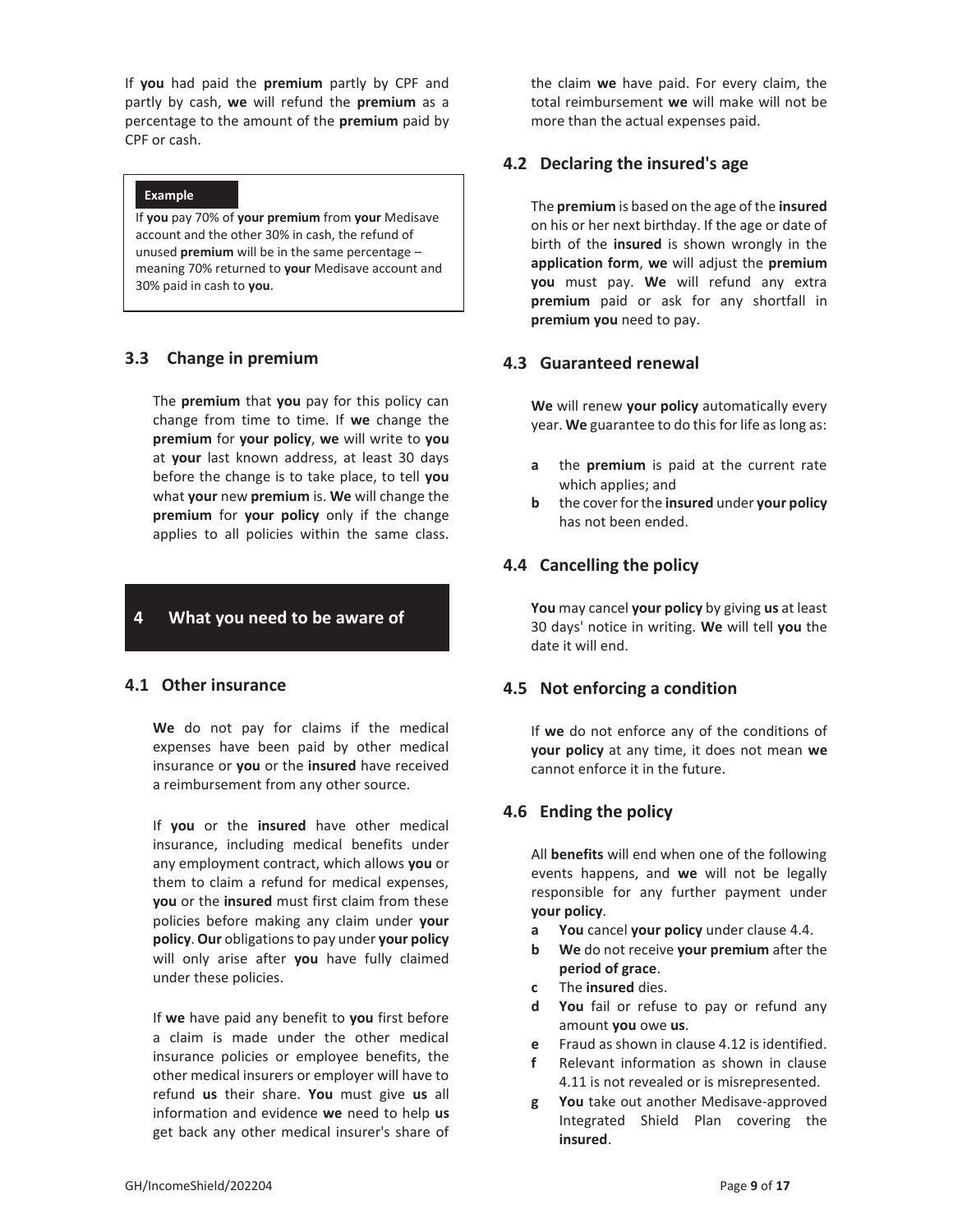- **h** The **insured** is no longer a Singapore citizen or Singapore permanent resident.
- **i** The **insured**, who is a foreigner, no longer has an **eligible valid pass.**

**We** or the **CPF Board** (as the case may be) will decide on what date **your policy** will end.

When the policy ends, **you** have no further claims or rights against **us** under **your policy**.

Ending **your policy** will not affect **your** insurance cover under **MediShield Life**. **You** will continue to be **insured** under **MediShield Life** as long as **you** are eligible under the **act** and **regulations**.

If **you** are not the **insured**, as long as **you** have paid all the premiums and **your policy** is not cancelled or ended, if **you** die, it will not affect the cover of the **insured** under **your policy**.

# **4.7 Reinstating the policy**

If **your policy** is cancelled because **you** have not paid the **premiums**, **you** may apply to reinstate **your policy**.

**You** can do this if **we** agree and **you** meet all of the following conditions.

- **a You** must pay all **premiums you** owe before **we** will reinstate **your policy**.
- **b We** will not pay for any expenses which happen between the date the policy ends and the date immediately before the **reinstatement date** of **your policy**.
- **c** If there is any change in the **insured**'s medical or physical condition, **we** may add exclusions or charge an extra **premium** from the **reinstatement date**.

To avoid doubt, if **we** accept any **premium** after **your policy** has ended, it does not mean **we** will not enforce **our** rights under **your policy** or create any liability for **us** in terms of any claim. **Our** responsibility to pay will only arise after **we** have reinstated **your policy**.

# **4.8 Change of citizenship and residency status**

**You** must tell **us**, as soon as possible, when the **insured**'s citizenship or residency status changes in any way.

If the **insured** is, or becomes, a Singapore citizen or permanent resident, **we** can convert the existing **plan** to a MediSave-approved Integrated Shield Plan.

If, at the time **your policy** is converted to **our** MediSave-approved Integrated Shield Plan, **you** have an existing MediSave-approved Integrated Shield Plan with another insurer, the policy with that insurer will end automatically as **you** can only be insured under one Integrated Shield Plan.

If the **insured** is no longer a Singapore citizen or permanent resident, **we** can convert the existing **plan** to a foreigner plan.

When **we** convert **your plan** to a MediSaveapproved Integrated Shield Plan or foreigner plan, **we** will also:

- a convert the **plan** to one that corresponds to the **insured**'s citizenship and residency status which helps to avoid the reduction in the amount of each benefit **we** will pay as a result of the **citizenship factor** (see clause 2.4); and
- b adjust the **start date** and **renewal date** of **your** new policy accordingly.

Any claim arising before the **start date** of **your**  new **plan** will be paid in line with the limits and other terms and conditions that applied before the **plan** was converted.

# **4.9 Changing policy terms or conditions**

**We** may change the **premiums**, **benefits** or cover or these conditions at any time. However, **we** will write to **you** at **your** lastknown address at least 30 days before doing so. **We** will apply the changes only if the changes apply to all policies within the same class.

# **4.10 Changing the plan**

**You** may write and ask to change the **plan** if **we** approve. If **we** do approve **your** request, **we**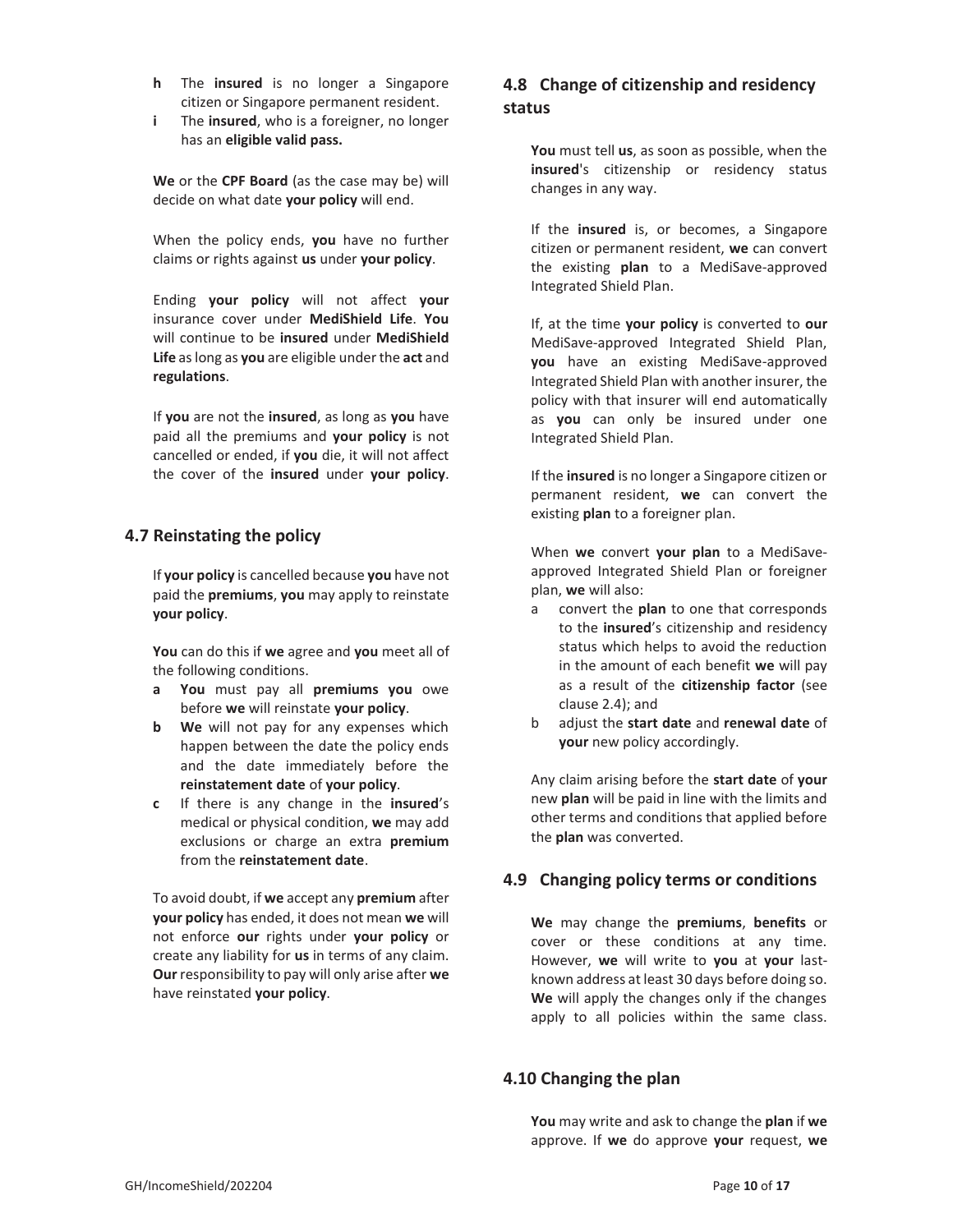will tell **you** when the change in **plan** will take place.

### **4.11 Giving us all information**

**You** and the **insured** must give **us** all significant information about the **insured**, up to the **start date** of **your policy**, that may influence **our** decision whether to provide cover or to impose any terms under **your policy**.

If **you** fail to give **us** this information or misrepresent any information, **we** may do any of the following.

- a Declare **your policy** as 'void' from the **start date**, if no claim has been paid. **We** will refund **you** all the **premiums** paid to **us**, and **we** will not pay any **benefits**.
- b End your policy, if any claim has been paid. **We** will refund the **premiums** paid for the renewal of **your policy** after the date of the last claim, and **we** will not pay any **benefits**.
- c Add extra terms and conditions to **your policy**.

### **4.12 Fraud**

If a claim or any part of a claim is false or fraudulent, or if **you** use fraudulent methods or devices to gain any **benefit**, **we** can do any or all of the following.

- x **We** may declare **your policy** invalid and **you** will lose all **benefits** under this policy. **You** will have to repay to **us** all amounts **we** have paid out under the policy and **we** will refund all **premiums** to **you**.
- x **We** may end **your policy**.
- x **We** may refuse to renew **your policy**.
- x **We** may add extra terms and conditions. If **you** disagree with the addition of extra terms and conditions, **you** can write to **us** to cancel this policy. **You** will have to repay to **us** all amounts **we** have paid out under the policy and **we** will refund all **premiums** to **you**.

### **4.13 Currency**

All **premium** and **benefits** will be paid in Singapore dollars.

### **4.14 Dealing with disputes**

Any dispute or matter arising under, out of or in connection with **your policy** must be referred to the Financial Industry Disputes Resolution Centre Ltd (FIDReC) to be dealt with. (This applies if it is a dispute that can be brought before FIDReC.)

If the dispute cannot be referred to or dealt with by FIDReC, the dispute must be referred to and decided using arbitration in Singapore in line with the Arbitration Rules of the Singapore International Arbitration Centre which apply at that point of time. **We** will not be legally responsible under **your policy** unless **you** have first received an award under arbitration.

### **4.15 Excluding the rights of others**

A person who is not directly involved in **your policy** will have no right, under the Contracts (Rights of Third Parties) Act (Cap 53B), to enforce any of its terms.

### **4.16 Integration with MediShield Life**

The **MediShield Life** scheme is run by the **CPF Board** under the **act** and **regulations**.

**Your policy** is integrated with **MediShield Life** if the **insured** meets the eligibility conditions shown in the **act** and **regulations**.

If **your policy** is integrated with **MediShield Life** to form a Medisave-approved Integrated Shield Plan, the following will apply.

- **a** The **insured** will enjoy all **benefits** under **MediShield Life** provided in the **act** and **regulations**.
- **b** If the cover for the **insured** under this policy ends, the cover for the **insured** under **MediShield Life** will continue as long as the **insured** meets the eligibility conditions shown in the **act** and **regulations**.
- **c** If the **MediShield Life** cover ends or is not renewed, this policy will continue without any integration with **MediShield Life**.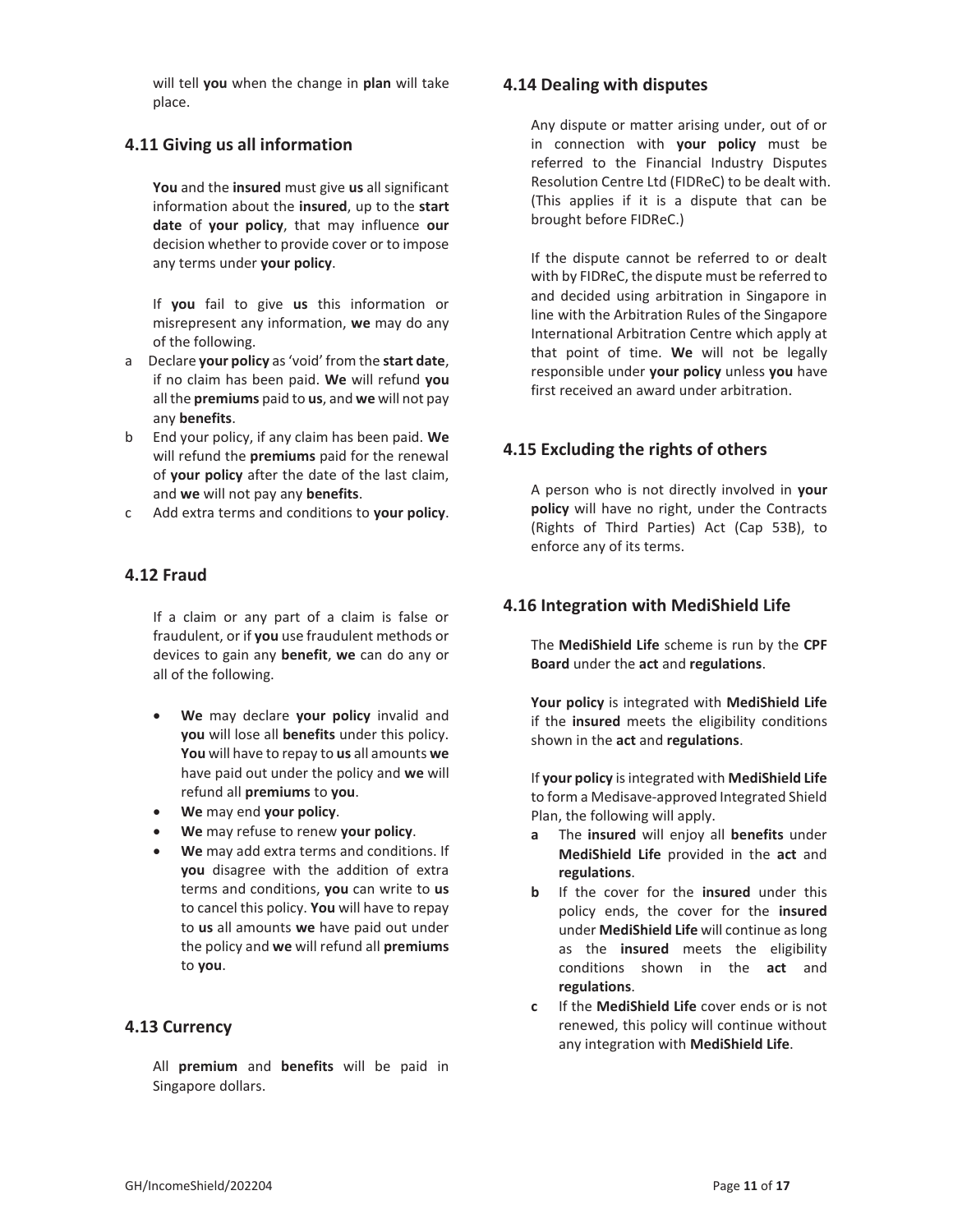### **4.17 Notice of communication**

**We** will assume any notice or communication under this policy has been given and received if sent:

- **a** personally on the day it is delivered;
- **b** by prepaid mail within seven days after the mail is sent;
- **c** by fax immediately, as long as a transmission report is produced by the machine from which the fax was sent which shows that the fax was sent to the fax number of the recipient; or
- **d** by email, SMS or other electronic means as soon as it is sent.

### **4.18 Exclusions**

The following treatment items, procedures, conditions, activities and their related complications are not covered under **your policy**.

- **a** A **stay in hospital** if the **insured** was admitted to the **hospital** before the **start date**.
- **b** Any **pre-existing illness, disease or condition** from which the **insured** was suffering, unless declared in the **application form** and **we** accepted the application without any exclusions. However, **we** will exclude any **pre-existing illness, disease or condition** which is specifically excluded in **your policy**, whether a declaration was made in the **application form** or not. To avoid doubt, any **pre-existing illness, disease or condition** will be covered under **MediShield Life** according to the **act** and **regulations**, as long as the **insured** satisfies the eligibility criteria for **MediShield Life** at the time the claim is made under **your policy**.
- **c** Cosmetic surgery or any medical treatment claimed to generally prevent illness, promote health or improve bodily function or appearance.
- **d** General outpatient medical expenses (unless this is covered under outpatient hospital treatment, pre-hospitalisation treatment or post-hospitalisation treatment).
- **e** Treatment for birth defects, hereditary conditions and disorders, and congenital sickness or abnormalities (unless **we** do

cover it under congenital abnormalities benefit).

- **f** Overseas medical treatment (unless **we** cover it under emergency overseas treatment).
- **g** Psychological disorders, personality disorders, mental conditions or behavioural disorders, including any addiction or dependence arising from these disorders such as gambling or gaming addiction (unless **we** cover it under inpatient psychiatric treatment benefit).
- **h** Pregnancy, childbirth, miscarriage, abortion or termination of pregnancy, lactation complications, or any form of related **stay in hospital** or treatment (unless **we** cover this under pregnancy complications benefit).
- **i** Infertility, sub-fertility, assisted conception, erectile dysfunction, impotence or any contraceptive treatment.
- **j** Treatment of sexually-transmitted diseases.
- **k** Acquired immunodeficiency syndrome (AIDS), AIDS-related complex or infection by human immunodeficiency virus (HIV) (except **HIV due to blood transfusion** and **occupationally acquired HIV**).
- **l** Treatment for injuries or illnesses resulting from attempted suicide and for selfinflicted injuries, whether the **insured** is sane or insane.
- **m** Drug or alcohol abuse or misuse, or any injury, illness or disease caused directly or indirectly by the abuse or misuse of alcohol, drugs or substance.
- **n** Expenses of getting an organ or body part for a transplant from a **living organ donor** for the **insured** and all expenses the **living organ donor** has to pay.
- **o** Dental treatment (unless this is covered under **accident inpatient dental treatment**).
- **p** Transport-related services including ambulance fees, emergency evacuation, sending home a body or ashes.
- **q** Sex-change operations.
- **r** Buying or renting special braces, appliances, equipment, machines and other devices, such as wheelchairs, walking or home aids, dialysis machines, iron lungs, oxygen machines and any other hospital-type equipment to use at home or as an outpatient.
- **s** Optional items which are outside the scope of treatment, prostheses and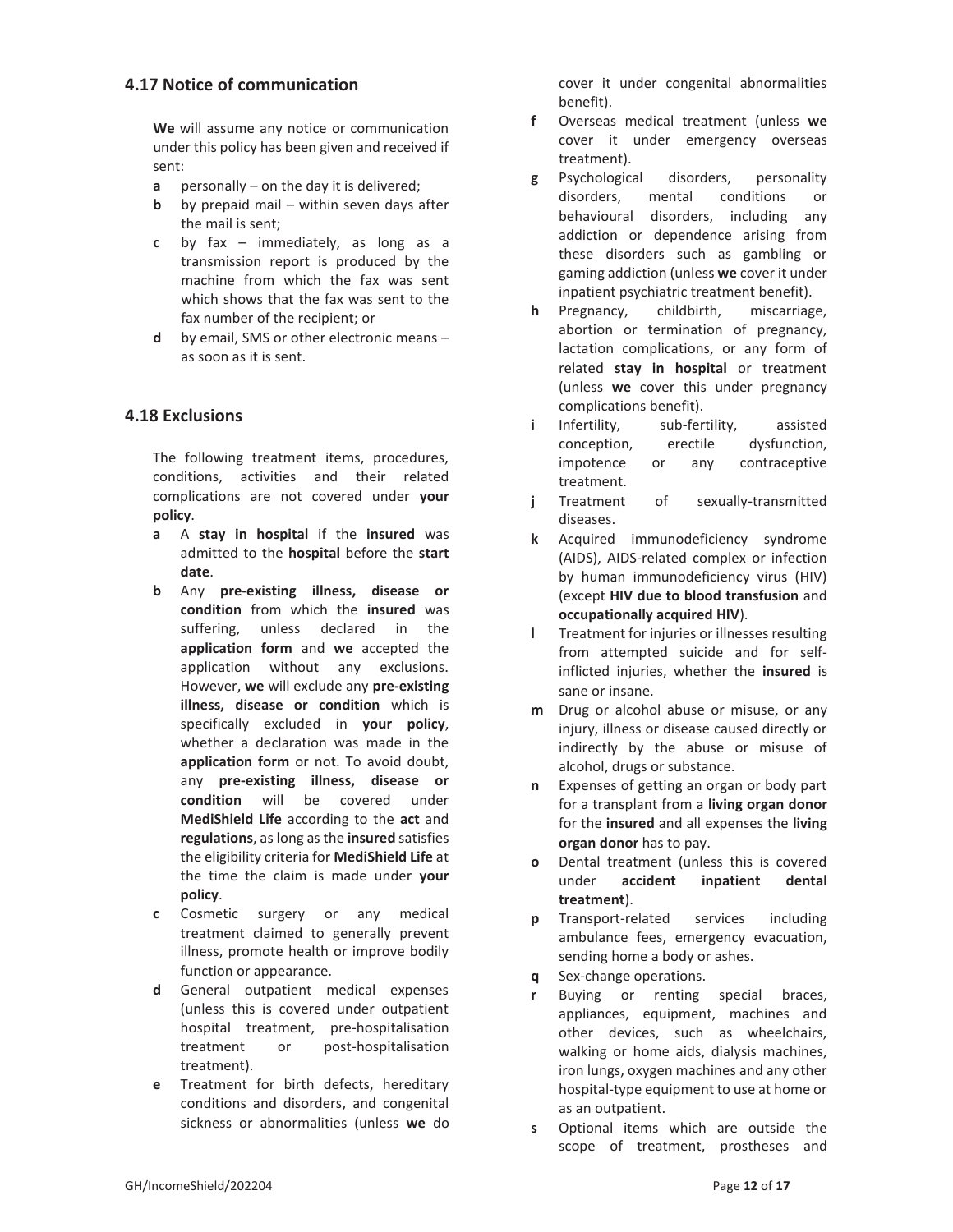corrective devices, and medical appliances which are not needed surgically (unless this is covered under prosthesis benefit).

- **t** Experimental or pioneering medical or surgical techniques and medical devices not approved by the Institutional Review Board and the Centre of Medical Device Regulation and medical trials for medicinal products whether or not these trials have a clinical trial certificate issued by the Health Sciences Authority of Singapore.
- **u** Private nursing charges and home-based nursing services.
- **v** Vaccinations.
- **w** Treatment of injuries arising from being directly or indirectly involved in civil commotion, riot, strike, terrorist activities, breaking or attempting to break the law, resisting arrest or any imprisonment.
- **x** The consequences arising, whether directly or indirectly, from nuclear fallout, radioactivity, any nuclear fuel, material or waste, war and related risks.
- **y** Rest cures, hospice care, home or outpatient nursing, home visits or treatments, home rehabilitation or palliative care, convalescent care in convalescent or nursing homes, sanatoriums or similar establishments, outpatient rehabilitation services such as counselling and physical rehabilitation.
- **z** Alternative or complementary treatments, including traditional Chinese medicine (TCM), chiropractor, naturopath, acupuncturist, homeopath, osteopath, dietician or a stay in any health-care establishment for social or non-medical reasons.
- **aa** Treatment for any illness or injury resulting from the **insured** taking part in a dangerous activity or sport whether as a professional or when an income could or would be earned from the activity or sport.
- **ab** Treatment for obesity, weight loss, increasing weight, or any procedures relating to managing weight.
- **ac Staying in a hospital** for the main purpose of an X-ray, CT scan or MRI scan, a medical check-up or health screening.
- **ad** Non-medical items such as parking fees, hospital administration and registration fees, laundry, television rental, newspapers or fees for medical reports (including test results).
- **ae** Genetic testing that is carried out for health screening, risk evaluation or assessing prognosis. To avoid doubt,

genetic testing is only covered when it is ordered by the **registered medical practitioner** because the result of the genetic testing is needed to determine the medical treatment for the diagnosed condition.

**af** Routine eye and ear examinations, correction for refractive errors of the eye (conditions such as nearsightedness, farsightedness, presbyopia (gradual loss of the eye's ability to focus on nearby objects) and astigmatism), lasik treatments, costs of spectacles, costs of contact lenses and costs of hearing aid.

To avoid doubt, **your policy** does not cover any item or exclusion that is set out in the **act** and its **regulations**, unless **we** issue an endorsement to **your policy**.

# **5 Definitions**

**Accident** means an unexpected incident that results in an injury. The injury must be caused entirely by being hit by an external object that produces a bruise or wound; except for injury caused specifically by drowning, food poisoning, choking on food, or suffocation by smoke, fumes, or gas.

**Accident inpatient dental treatment** means inpatient treatment to remove, restore or replace sound natural teeth which have been lost or damaged in an **accident.** The treatment must be performed within 14 days of the **accident**. **We** do not cover pre-hospitalisation treatment which is given before and post-hospitalisation treatment which is given after **accident inpatient dental treatment.** 

**Act** means the Central Provident Fund Act (Cap. 36) and the **MediShield Life** Scheme Act (Act No. 4 of 2015), as amended, extended or re-enacted from time to time.

**Application form** means the application to cover the **insured** under this policy **you** make to **us**.

**Benefits** means the **benefits** set out in the **schedule of benefits** and **your policy**.

**Citizenship factor** means the percentage given in clause 2.4 of these conditions. The **citizenship factor** does not apply to the prosthesis benefit.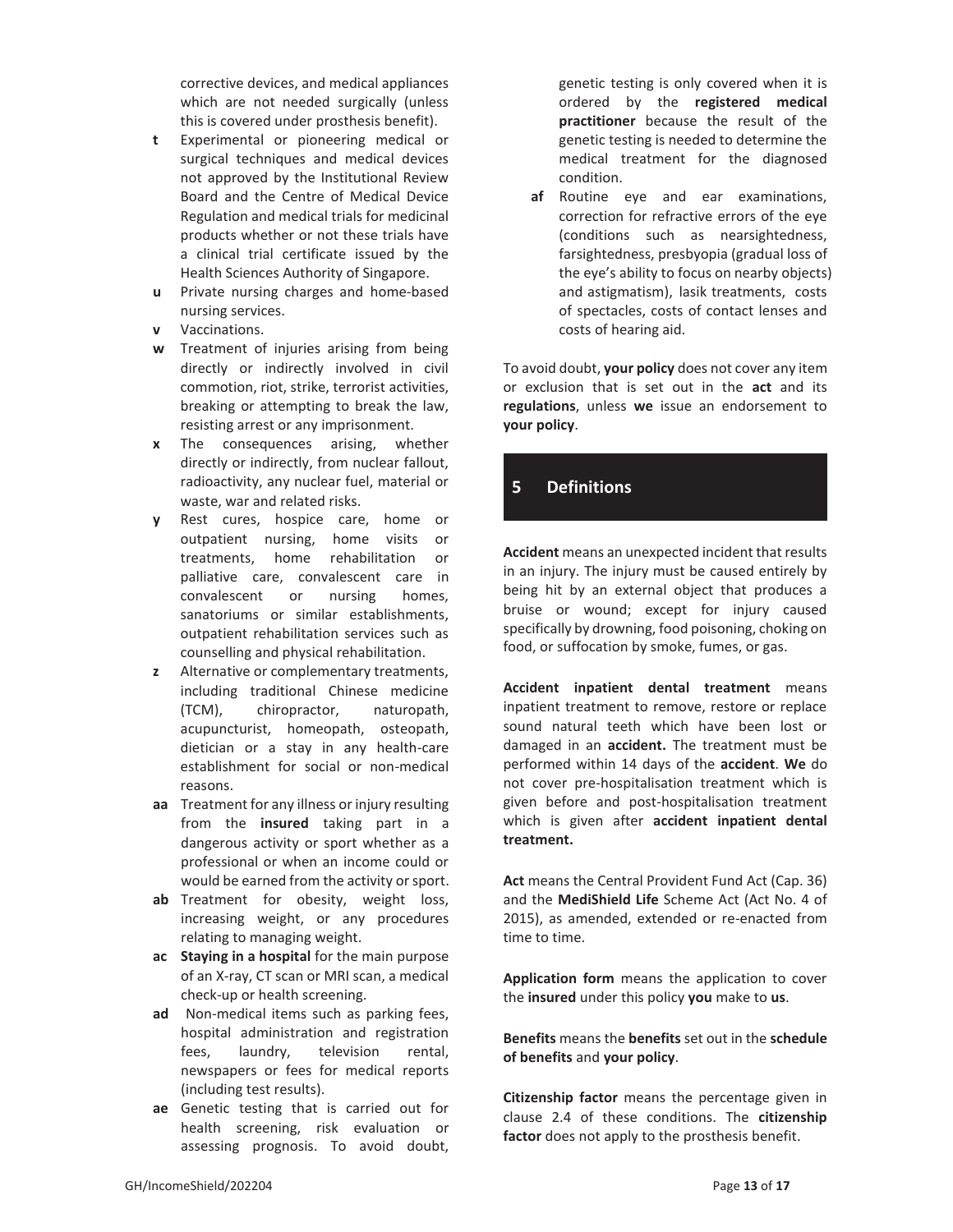**Co-insurance** means the amount that **you** need to pay after the **deductible**. The **co-insurance** percentages for the **benefits** are shown in the **schedule of benefits**. **Co-insurance** applies to all claims made under **your policy** except for final expenses benefit.

**Community hospital** means any approved **community hospital** under the **act** and **regulations** that provides an intermediate level of care for individuals who have simple illnesses which do not need **specialist** medical treatment and nursing care.

**CPF Board** means the Central Provident Fund Board of Singapore.

**Deductible** means the part of the **benefit you** are claiming that the **insured** must pay before **we** will pay any benefit. The deductible is shown in the **schedule of benefits**. The **deductible** does not apply to claims for outpatient hospital treatment and prosthesis benefit covered by **your policy**.

**Eligible valid pass** means a valid pass with a foreign identification number (FIN) recognised by the Immigration and Checkpoints Authority of Singapore (ICA).

**Emergency** means a serious injury or the start of a serious condition which needs immediate surgery or medical treatment in a **hospital** to prevent death or serious damage to the **insured**'s health.

**Expiry date** means the date the insurance cover under **your policy** ends and is shown in the **policy certificate** or **renewal certificate** (as the case may be).

**HIV due to blood transfusion** means infection with the human immunodeficiency virus (HIV) as a result of a blood transfusion as long as all of the following conditions are met.

- x The blood transfusion is **necessary medical treatment**.
- The blood transfusion was received in Singapore on or after the **start date** or last **reinstatement date** (if any), whichever is later.
- x The source of infection is from the **hospital** that gave the blood transfusion.
- The cause of HIV is the blood provided by the **hospital** that gave the blood transfusion.
- The *insured* does not suffer from thalassaemia major or haemophilia.

**We** do not cover HIV infection resulting from any other means, including sexual activity and using intravenous drugs.

**Hospital** means:

- x a **restructured hospital**;
- x a **private hospital**;
- x a **community hospital**; or
- any other hospital we accept.

**HOTA** means the Human Organ Transplant Act (Cap. 131A), as amended, extended or re-enacted from time to time.

**Insured** means the person named as the **insured** in the **policy certificate** or **renewal certificate** (as the case may be).

**Intensive care unit (ICU)** means the intensive care unit of a **hospital**.

**Limit in each lifetime** means the maximum amount (if any) shown in the **schedule of benefits** which **we** will pay under **your policy** during the lifetime of the **insured**.

**Limit in each policy year** means the maximum amount set out in the **schedule of benefits** which **we** will pay under **your policy** for the relevant **policy year**.

**Limits of compensation** means the limits of compensation set out in the **schedule of benefits** and is the most **we** will pay in **benefits**.

**Limits on special benefits** means the limits on **benefits we** will pay as set out in the **schedule of benefits** and is the most **we** will pay in **benefits**.

**Living organ donor** means a living person from whom a **specified organ** is removed and transplanted into another living person.

**MOH** means the Ministry of Health, Singapore.

**Medical institution** means a licensed:

- private clinic;
- medical centre;
- diagnostic centre; or
- dialysis centre
- in Singapore.

**MediShield Life** means the basic tier of insurance protection scheme run by the **CPF Board** and governed by the **act** and **regulations**.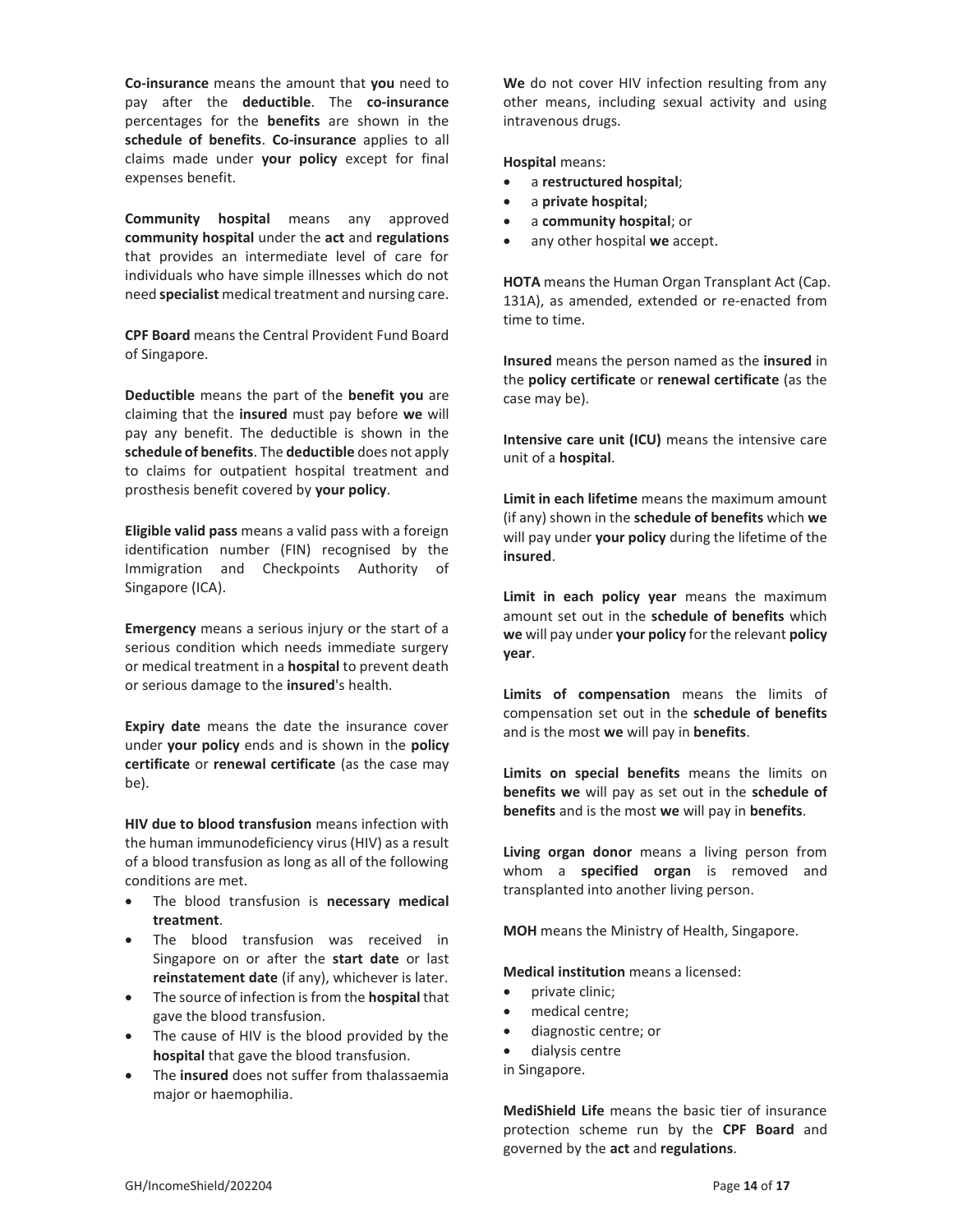**Necessary medical treatment** means reasonable and common treatment which, in the professional opinion of a **registered medical practitioner** or a **specialist** in the relevant field of medicine, is appropriate and consistent with the symptoms, findings, diagnosis and other relevant clinical circumstances of the illness or injury and reduces the negative effect of the illness or injury on the **insured**'s health.

The treatment:

- must be provided in line with generally accepted standards of good medical practice in Singapore, be consistent with current standards of professional medical care, have proven medical benefits, and also be cost-effective and supported by the guidelines of **MOH** (where available) or official bodies such as Health Science Authority, the Allied Health Professions Council or the Agency for Care Effectiveness;
- x must not be for the convenience of the **insured** or **registered medical practitioner** or **specialist**  (for example, treatment that can reasonably be provided out of a hospital, but is provided as an inpatient treatment);
- must not be for investigation or research (for example, experimental or new physiotherapy, medical techniques or surgical techniques, medical devices not approved by the Institutional Review Board and the Health Sciences Authority, and medical trials for medicinal products, whether or not these trials have a clinical trial certificate issued by the Health Sciences Authority or similar bodies); and
- must not be preventive, or for health screening or promoting good health (such as dietary replacement or supplement).

**Occupationally acquired HIV** means infection with the human immunodeficiency virus (HIV) which resulted from an incident which happened on or after the **start date** or the last **reinstatement date** (if any), whichever is later, while the **insured** was carrying out their job. However, **you** must give **us** satisfactory proof of all of the following.

- You must report the incident giving rise to the HIV infection to **us** within 30 days of the incident.
- **We** need proof that the incident was the cause of the HIV infection.
- x **We** also need proof that the **insured** has changed from HIV negative to HIV positive during the 180 days after the reported incident. This proof must include a negative HIV

antibody test carried out within five days of the incident.

**•** The incident happened while the **insured** was carrying out their normal professional duties in Singapore as a medical practitioner, houseman, medical student, state registered nurse, medical laboratory technician, dentist, dental surgeon, dental nurse or paramedical worker working in a **hospital** or in a licensed medical centre or clinic in Singapore.

**We** will not cover HIV infection resulting from any other means, including sexual activity and using intravenous drugs.

**Period of grace** means the period shown in clause 3.1.

**Plan** means the type of plan that **you** have chosen under **your policy** and which is shown in the **policy certificate** or the **renewal certificate** (as the case may be).

**Policy certificate** means the **policy certificate** which **we** issue to **you**.

**Policy year** means one year starting from:

- x the **start date**; or
- if your policy is renewed, the renewal date.

**Pre-existing illness, disease or condition** means any illness, disease or condition:

- for which the **insured** asked for or received treatment, medication, advice or diagnosis (or which they ought to have asked for or received) before the **start date** or the last **reinstatement date** (if any), whichever is later;
- x which was known to exist before the **start date** or the last **reinstatement date** (if any), whichever is later, whether or not the **insured** asked for treatment, medication, advice or diagnosis; or
- the conditions or symptoms of which existed before the **start date** or the last **reinstatement date** (if any), whichever is later, and would have led a reasonable and sensible person to get medical advice or treatment.

**Premium** means the premium as shown in clause 3.1.

**Private hospital** means any licensed private hospital in Singapore that is not a **restructured hospital**.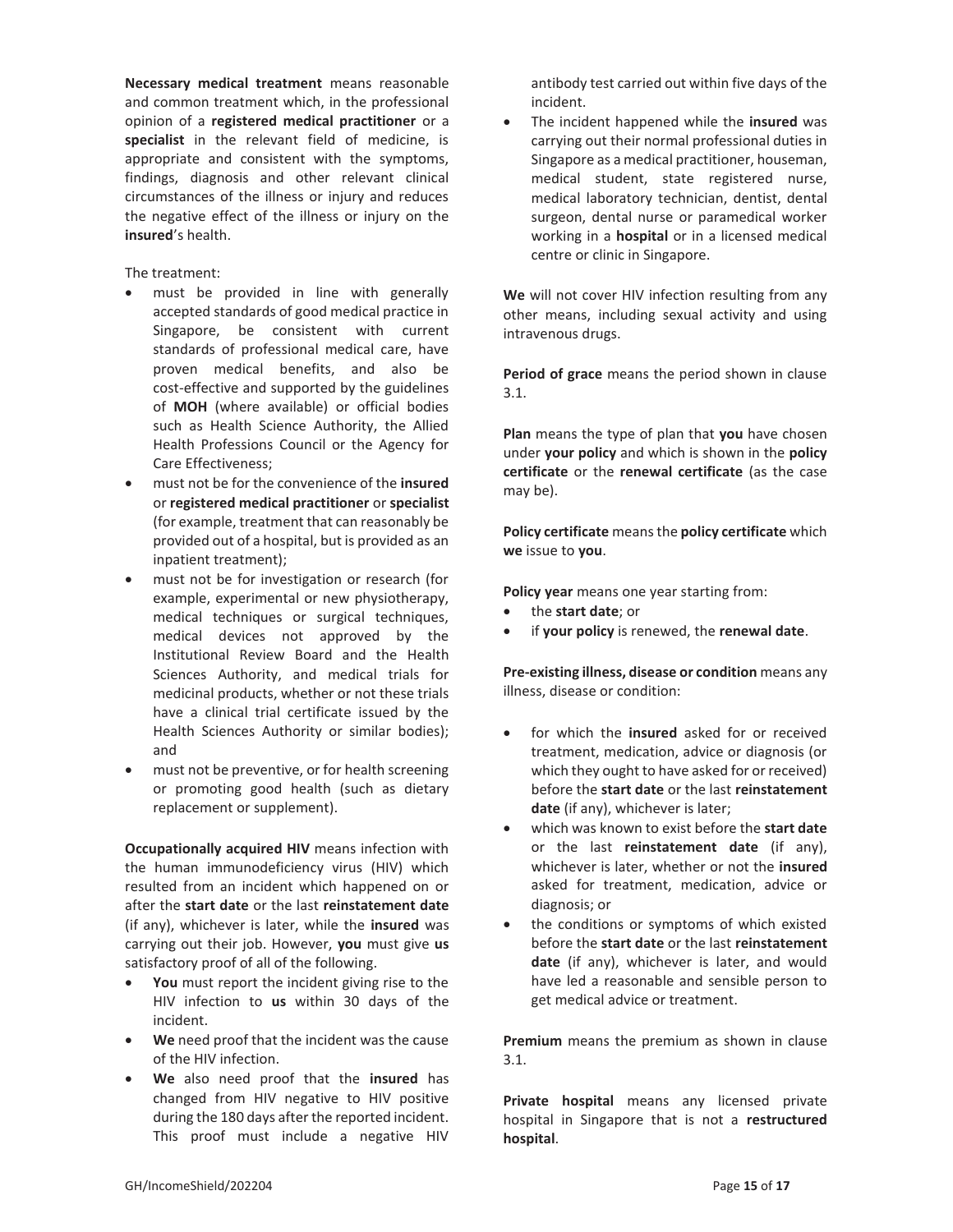**Private medical institution** means a licensed private:

- $\bullet$  clinic;
- medical centre;
- diagnostic centre; or
- dialysis centre;
- in Singapore

**Prosthesis** means an artificial device extension that replaces any limb or eye of the **insured**.

**Reasonable expenses** means expenses which are appropriate and consistent with the diagnosis and according to accepted medical standards, and which could not have reasonably been avoided without negatively affecting the **insured**'s medical condition.

The expenses:

- must not be more than the general level of charges made by other medical service suppliers of similar standing in Singapore for the services and supplies;
- must not include fees or charges that would not have been made if no insurance had existed; and
- must be within the current range of fee guidelines published by the Singapore government, **MOH** or official bodies such as the Health Sciences Authority and the Allied Health Professions Council.

**Registered medical practitioner** means a doctor who:

- is registered with the Singapore-Medical Council (SMC)*;*
- has a valid Practising Certificate (PC); and
- holds an MBBS/MD degree awarded by a recognized medical school in the first schedule and second schedule of the Medical Registration Act, Cap 174.

This cannot be **you**, the **insured** or **your** or the **insured**'s parent, brother or sister, husband or wife, child or relative.

**Regulations** mean any subsidiary legislation made under the **Act** and, as amended, extended or reenacted from time to time.

**Rehabilitative care** means therapy to improve the **insured**'s disability and functional impairment after an illness.

**Reinstatement date** means the date when **we** approve **your** application for reinstatement or when **we** receive the reinstatement **premium**, whichever is later.

**Renewal certificate** means (in cases where **your policy** is renewed) the renewal certificate issued for **your policy**.

**Renewal date** means the **start date** of the relevant renewed **policy year** covered by **your policy** and shown in the **renewal certificate**.

**Restructured hospital** means a **hospital** in Singapore that:

- is run as a private company owned by the Singapore Government;
- is governed by broad policy guidance from the Singapore Government through **MOH**; and
- receives a yearly government subsidy to provide subsidised medical services to its patients.

**Schedule of benefits** means the schedule of benefits attached to these conditions (or any revised schedule of benefits which **we** may issue in an endorsement to **your policy**, or when renewing **your policy**).

**Short-stay ward** means a ward in the emergency department of a **hospital** for patients who need a short period of inpatient monitoring and treatment.

**Specialist** means a **registered medical practitioner** who is:

- on the Register of Medical Practitioners;
- accredited by the Specialists Accreditation Board (SAB); and
- registered by the Singapore Medical Council (SMC) with recognized specialties and subspecialties.

**Specified organ** means a specified organ as defined in **HOTA.**

**Start date** means the date **your policy** starts and is shown in the **policy certificate**.

**Staying in a community hospital** is defined in line with the conditions in clause 1.1(h).

**Staying in a hospital** means a continuous period of time, during which the **insured** is admitted to and stays in a **hospital** for **necessary medical treatment**, in line with the terms of **your policy** and where